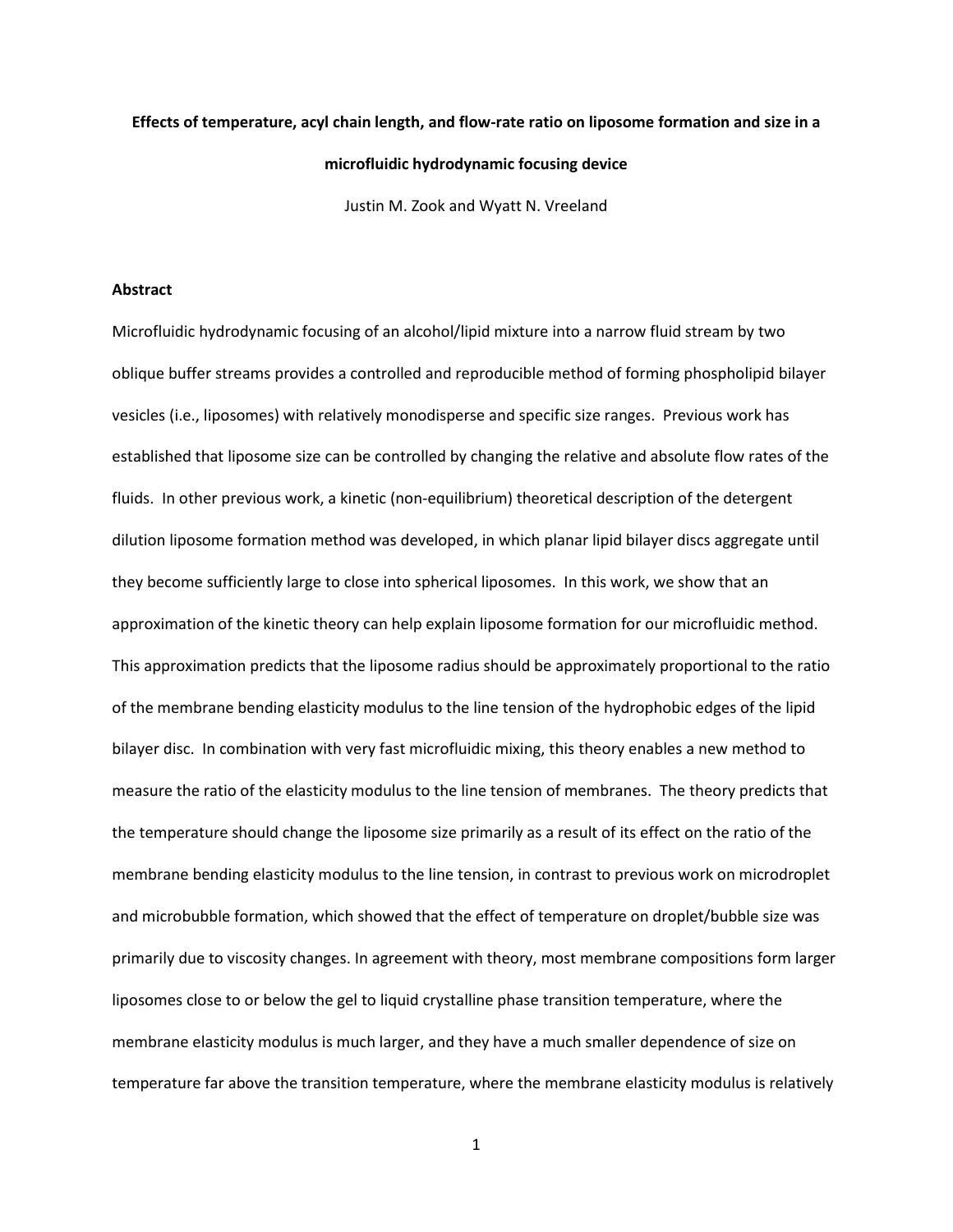constant. Other parameters modulated by the temperature (e.g., viscosity, free energy, and diffusion coefficients) appear to have little or no effect on liposome size, because they have counteracting effects on the lipid aggregation rate and the liposome closure time. Experiments are performed using phospholipids with varying hydrophobic acyl chain lengths that have phase transition temperatures ranging from -1 °C to 55 °C, so that the temperature dependence is examined below, above, and around the transition temperature. In addition, the effect of IPA stabilizing the edges of the bilayer discs can be examined by comparing the liposome sizes obtained at different flow rate ratios. Finally, polydispersity is shown to increase as the median liposome size increases, regardless of whether the change in size is due to changing temperature or flow rate ratio.

Keywords: liposome formation theory, phase transition temperature, microfluidic vesicle formation, planar bilayer fragment model, cholesterol

### **Introduction**

Liposomes are spherical vesicles made of phospholipid bilayers similar to cell membranes and can range in size from 20 nm to tens of µms. Traditionally, they are formed in bulk-scale systems by several different techniques, including lipid film hydration, reverse phase evaporation, detergent depletion, and alcohol injection.<sup>1</sup> Additional post-formation processing steps, such as sonication or extrusion through a porous track-etch membrane, are often used to obtain smaller and more uniform size distributions. $1$ The alcohol injection method has traditionally been performed by injecting lipids dissolved in alcohol into an aqueous buffer solution under strong mixing conditions. To control the mixing conditions better, the alcohol injection method was recently adapted for use in a microfluidic device.<sup>2-5</sup> In this method, the lipid-containing alcohol stream is hydrodynamically focused into a narrow stream by oblique aqueous buffer streams on each side, as shown in Fig. 1. By controlling the flow rates of the alcohollipid stream and aqueous buffer streams, the size distributions can be controlled and very narrow size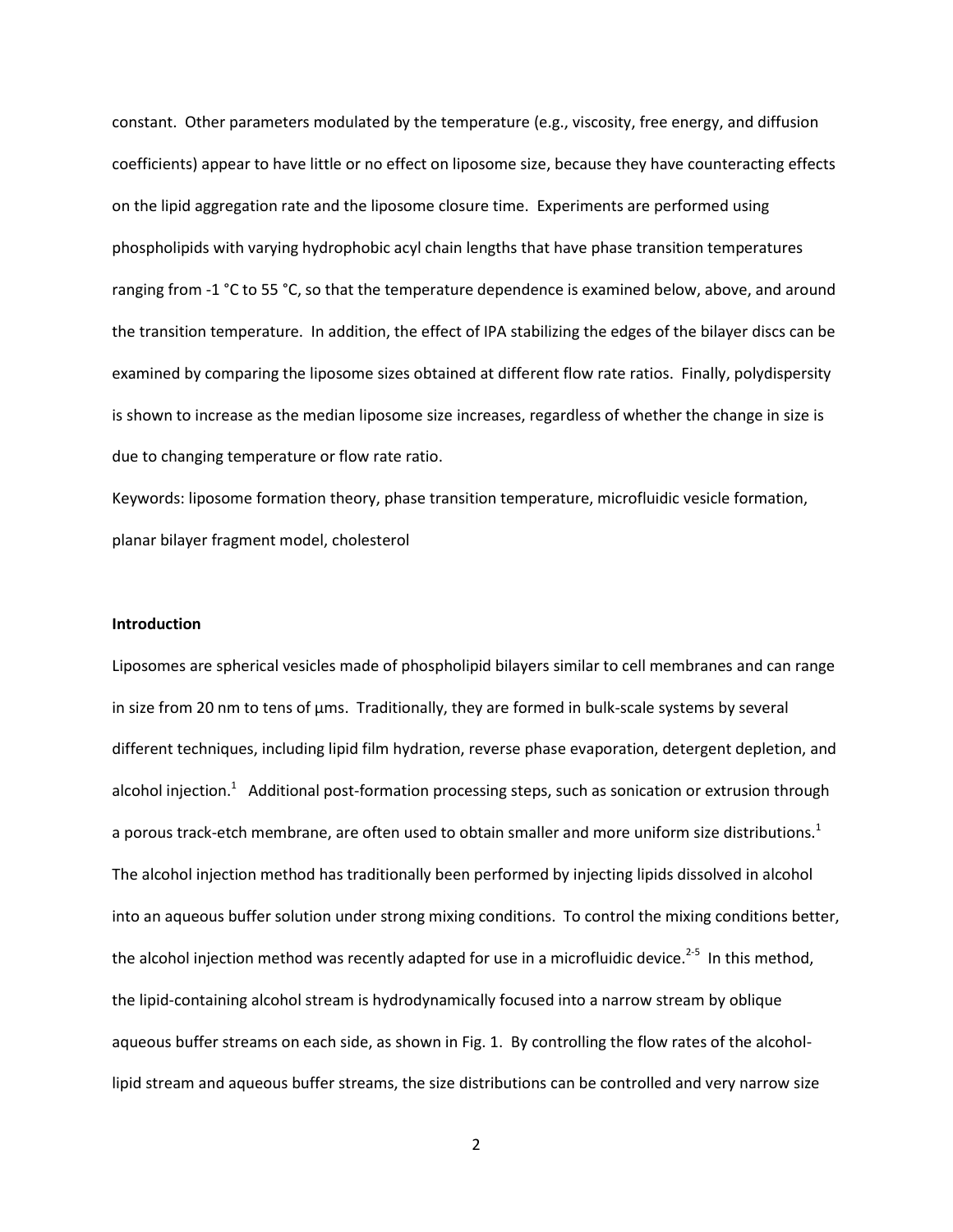distributions can be obtained.<sup>2-5</sup> Recently, this method of obtaining controlled mixing was adapted to generate diblock copolymer micelles encapsulating drug nanoparticles. 6 These microfluidic hydrodynamic focusing (MHF) methods could allow drug-liposome formulations to be prepared at the point-of-care, thereby minimizing problems with liposome and/or drug instability over time. In addition, the well-controlled mixing conditions allow the liposome formation process to be studied in more detail. Although theories have been developed for liposome formation in other preparation methods such as detergent depletion and sonication,<sup>7-9</sup> liposome formation is still not well-understood for the alcohol injection method, in which the alcohol-lipid and aqueous solutions are mixed on a time-scale of several ms or less.

The liposomes are hypothesized to form in the microfluidic device because the alcohol and aqueous buffer mix, increasing the polarity of the lipids' solvent, which causes the lipids to become progressively less soluble and to self-assemble into planar lipid bilayers. As these planar bilayer discs grow, they begin to bend to reduce the surface area of hydrophobic chains exposed to polar solvent around the perimeter of the disc. Eventually, these discs close into spherical vesicles with the bilayer separating an aqueous interior from an aqueous exterior, as shown in Fig. 2. The self-assembly process of liposomes using *miscible* solvents differs significantly from other microfluidic microdroplet or microbubble formation methods such as water-in-oil emulsions, double emulsions, or air bubbles.<sup>10-13</sup> Unlike liposomes, microdroplets are formed as a result of mixing immiscible solvents, and the droplets are generally much larger than liposomes. The effect of temperature on the size of microdroplets and microbubbles formed in microfluidic devices was recently studied, and it was found that the droplets and bubbles increased in size with increasing temperature when the solvents were chosen so that the viscosity has a much greater dependence on the temperature than the interfacial surface tension.<sup>13</sup>

Microfluidics provides a convenient means to control both the temperature and the diffusion processes during liposome formation. In this work, we theoretically and experimentally examine how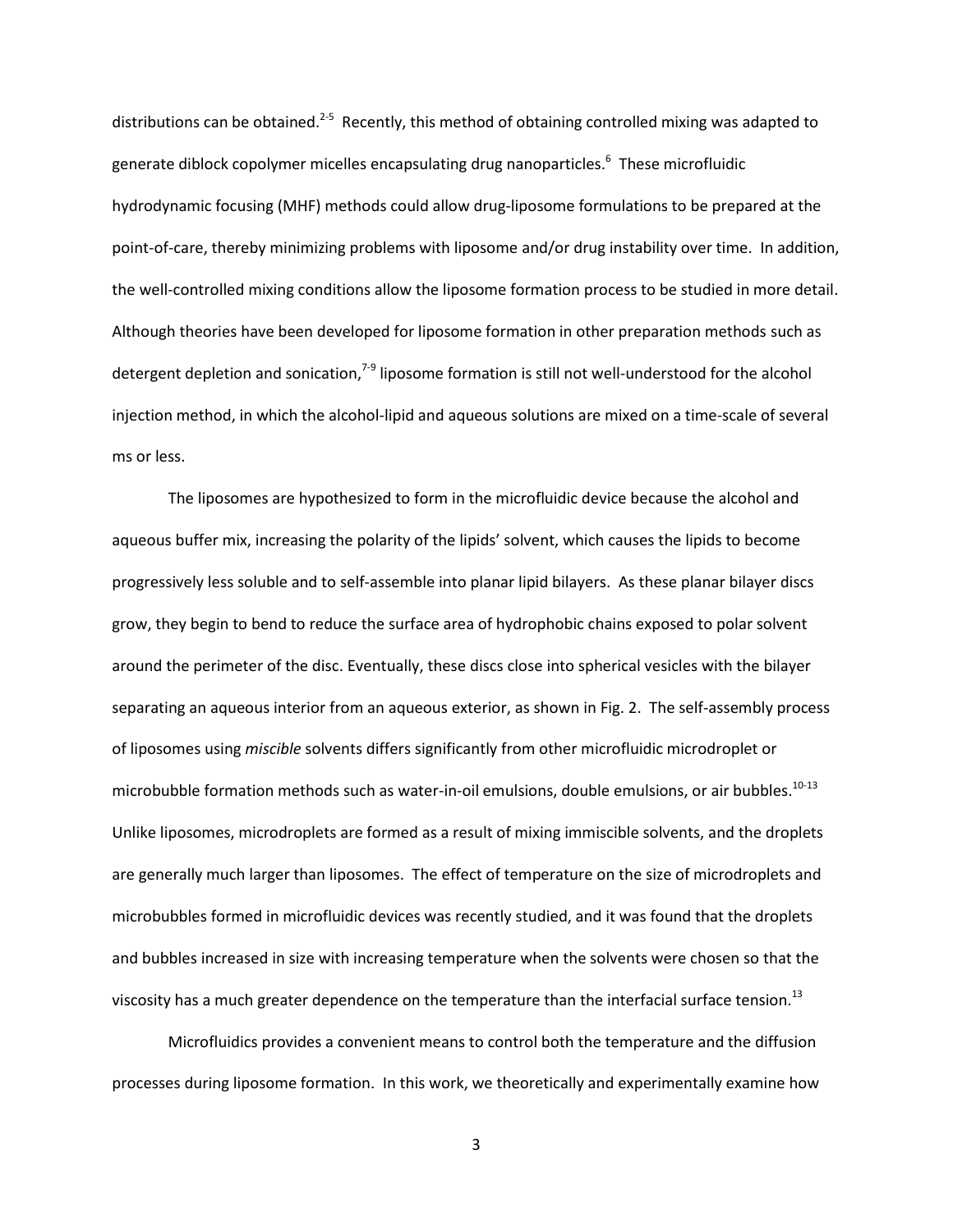the liposome size distribution is affected by temperature, phospholipid acyl (hydrophobic) chain length, and flow-rate ratio (FRR) of buffer to alcohol/lipid when using the microfluidic hydrodynamic focusing (MHF) preparation method. Liposomes have a phase transition temperature  $(T_c)$  below which the bilayer is in a more structured and rigid ripple gel  $(P'_{\beta})$  phase and above which the bilayer is in a more fluid liquid crystalline (L<sub>α</sub>) phase.<sup>14</sup> The transition temperature increases with acyl chain length for saturated phospholipids. For liposomes formed from pure phosphatidylcholine (PC, see Fig. 2(a)), the transition temperature is -1 °C, 23 °C, 41 °C, and 55 °C for carbon chain lengths of 12, 14, 16, and 18, respectively. Adding cholesterol to the membrane tends to broaden the phase transition measured by differential scanning calorimetry and temperature scanning x-ray diffraction, so that the phase transition occurs through a range of temperatures around  $T_c$ .<sup>15, 16</sup> Because the membrane elasticity modulus is much larger (i.e., the membrane is much stiffer) at or below T<sub>c</sub> compared to above T<sub>c</sub>,<sup>17</sup> the temperature at which the liposomes are formed relative to  $\mathsf{T}_{\mathrm{c}}$  is expected to affect the liposome size, as explained below in the theory section. Published data for the temperature dependence of the elasticity for membranes containing a high percentage of cholesterol (such as the 5:4 phospholipid:cholesterol ratio in this work) is minimal. However, it has been shown that adding cholesterol tends to raise the elasticity modulus<sup>18, 19</sup> and to make the elasticity modulus depend on temperature even at temperatures at least 10 °C to 15 °C above the transition temperature.<sup>20</sup>

The effects of FRR and total volumetric flow rate on liposome size distributions have previously been examined at room temperature for the phospholipid DMPC, which has a transition temperature close to room temperature (23 °C).<sup>2-5</sup> In addition, a different adaptation of the alcohol injection method was recently developed using a very small needle to inject the alcohol/lipid solution into a flowing stream, and it was found that liposomes could only be formed when the solution was heated to above the lipid phase transition temperature, but intermediate temperatures were not examined.<sup>21</sup> Therefore, in this work, we first explore the effects temperature is theoretically expected to have on liposome size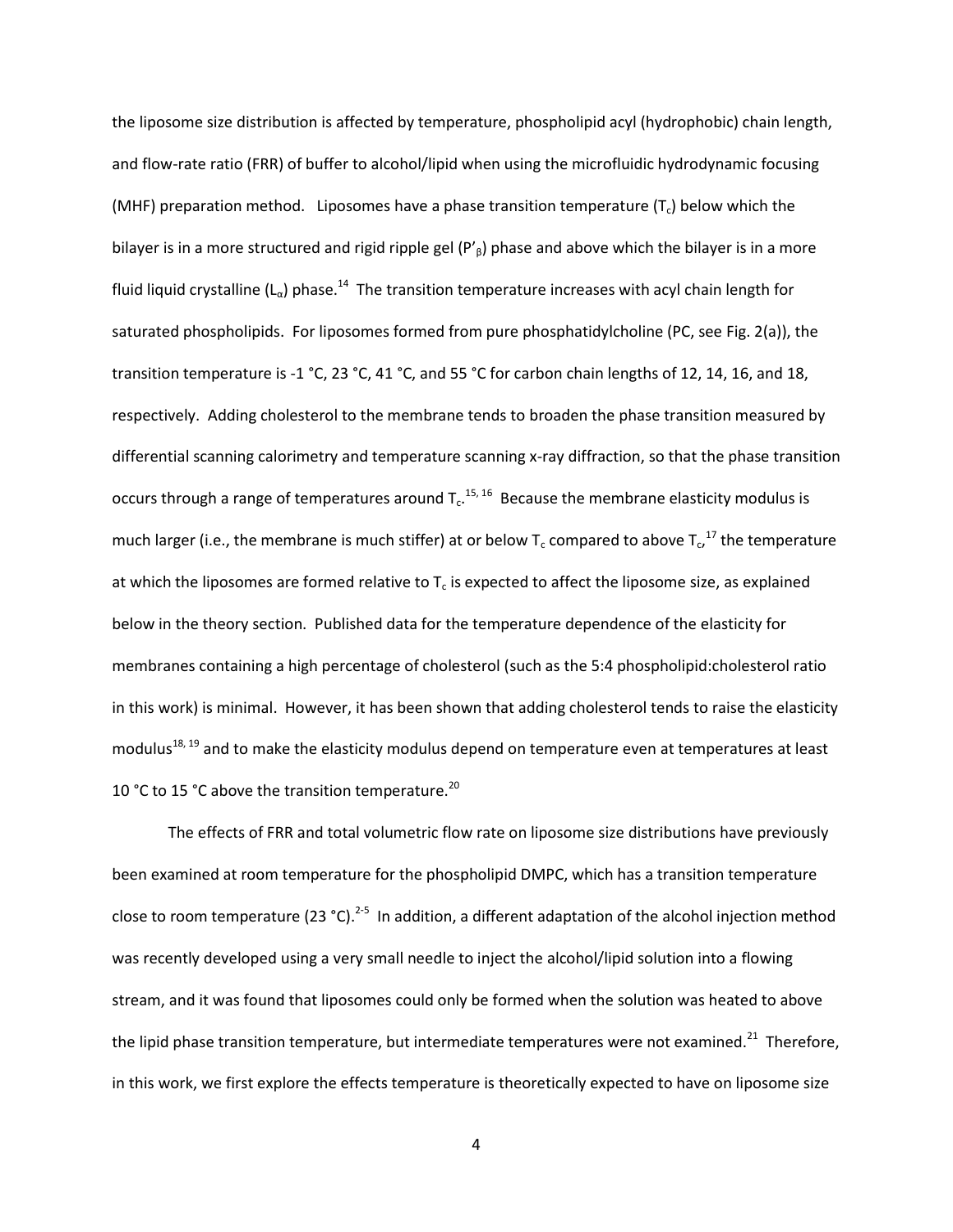based on a non-equilibrium bilayer planar fragment model. In this model, liposome size is dependent on two rates: the kinetic growth rate of bilayer planar discs and the rate of closure of these discs into spherical vesicles called liposomes. It is shown that for the liposomes in this work, the radius should be approximately proportional to the ratio of membrane elasticity modulus to the line tension of the edges of the bilayer discs. After describing the effects of temperature expected from theory, we form liposomes from four different PC lipids at several temperatures below and/or above the transition temperature and at several flow rate ratios and compare the experimental results to the theoretical expectations.



Fig. 1: (a) Photograph of the temperature-controlled aluminum block, on which the microfluidic device and magnetic connectors are placed. Dotted lines and arrows indicate the directions of fluid flow inside the microfluidic device. A thermocouple is taped to the top of the device to measure the temperature. (b) Fluorescent image of the microfluidic hydrodynamic focusing device for liposome formation as seen through the microscope objective shown in (a), in which the isopropyl alcohol (IPA)/lipid mixture containing a fluorescent dye is focused into a narrow stream by four surrounding streams of phosphate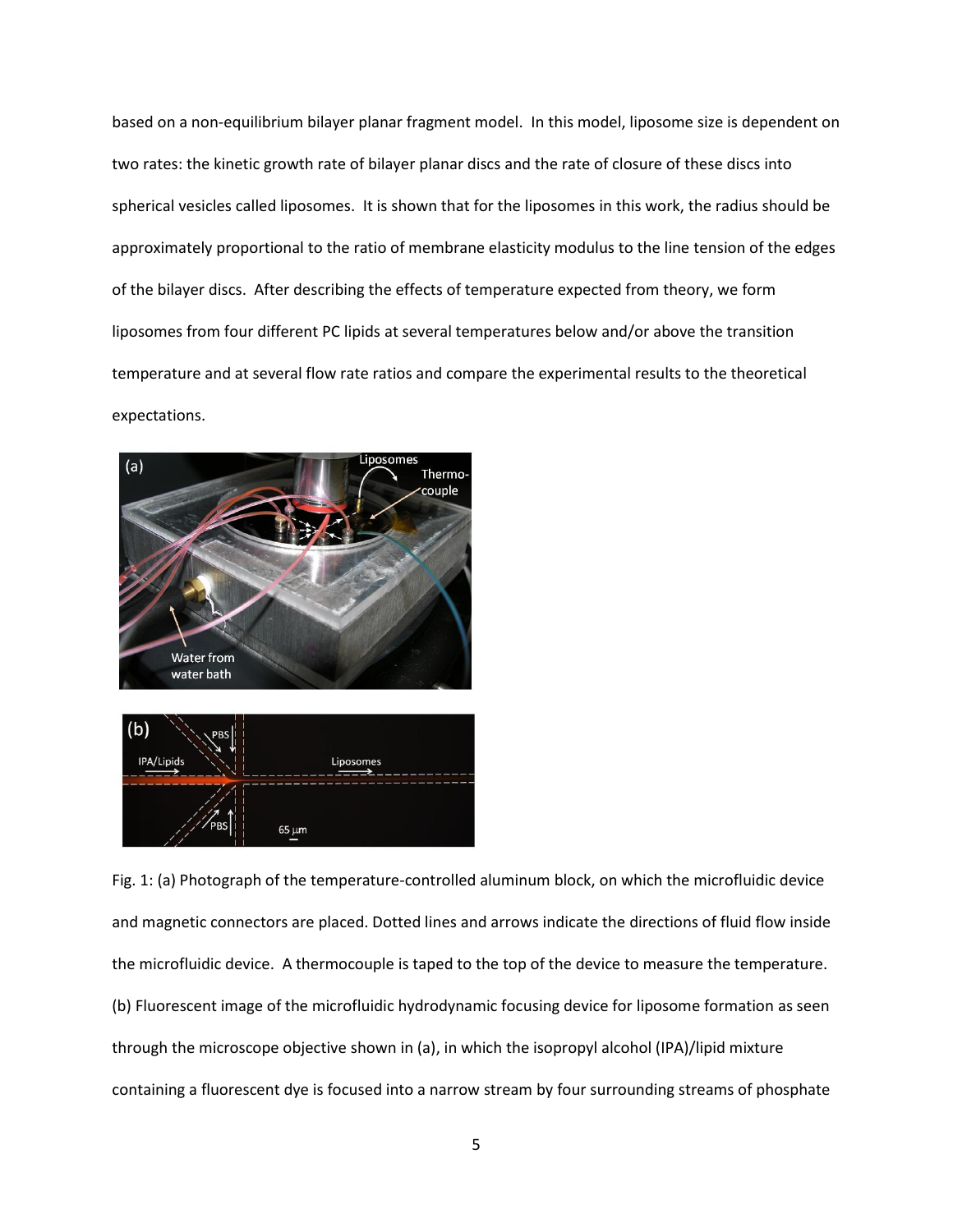buffered saline (PBS). The liposomes form through self-assembly of the lipid molecules (see Fig. 2), because individual lipids become increasingly insoluble as the alcohol and buffer streams diffusively mix. In this image, the volumetric flow-rate ratio of PBS to IPA/lipids is 29:1.

#### **Theory**

Several models for liposome formation have been proposed, broadly categorized into thermodynamic equilibrium models<sup>8</sup> and kinetic non-equilibrium models.<sup>9</sup> In general, spontaneous equilibrium models are appropriate only for very soft membranes (*i.e.*, the elastic bending energy *E*<sup>b</sup> < 0.5 *kT* to 3 *kT*), whereas more typical phospholipid membranes (with  $E_b > 10 kT$  to 100 kT) require kinetic models.<sup>8</sup> Therefore, we use a recently proposed non-equilibrium kinetic model of the liposome formation process for the detergent dilution preparation method. $^9$  This model is graphically represented in Fig. 2(b). The model proposes that liposome size is determined by two parameters: the growth rate of planar bilayer discs (caused by aggregation of discs) and the rate that the discs close into spherical vesicles (related to a decrease in the bending energy as their sizes and radius of curvature increase). This model was derived and experimentally verified for the detergent dilution liposome preparation method, in which a mixture of concentrated lipid/bile salt micelles is diluted, causing the micelles to fuse into planar lipid bilayer discs, which continue to grow until they close into spherical liposomes.

For alcohol injection liposome preparation methods like our microfluidic hydrodynamic focusing method, it is more difficult to verify the liposome formation process because alcohol-water mixing and liposome formation occur very quickly. Although our system does not include any detergent to stabilize the hydrophobic edges of the planar discs, we hypothesize that the alcohol may stabilize the discs in a similar manner. One difference between our system and the detergent dilution method is that for the detergent dilution method, it is assumed that the discs grow only by aggregation with each other, since individual lipids are very insoluble in water. In contrast, in our system, it may be possible for the discs to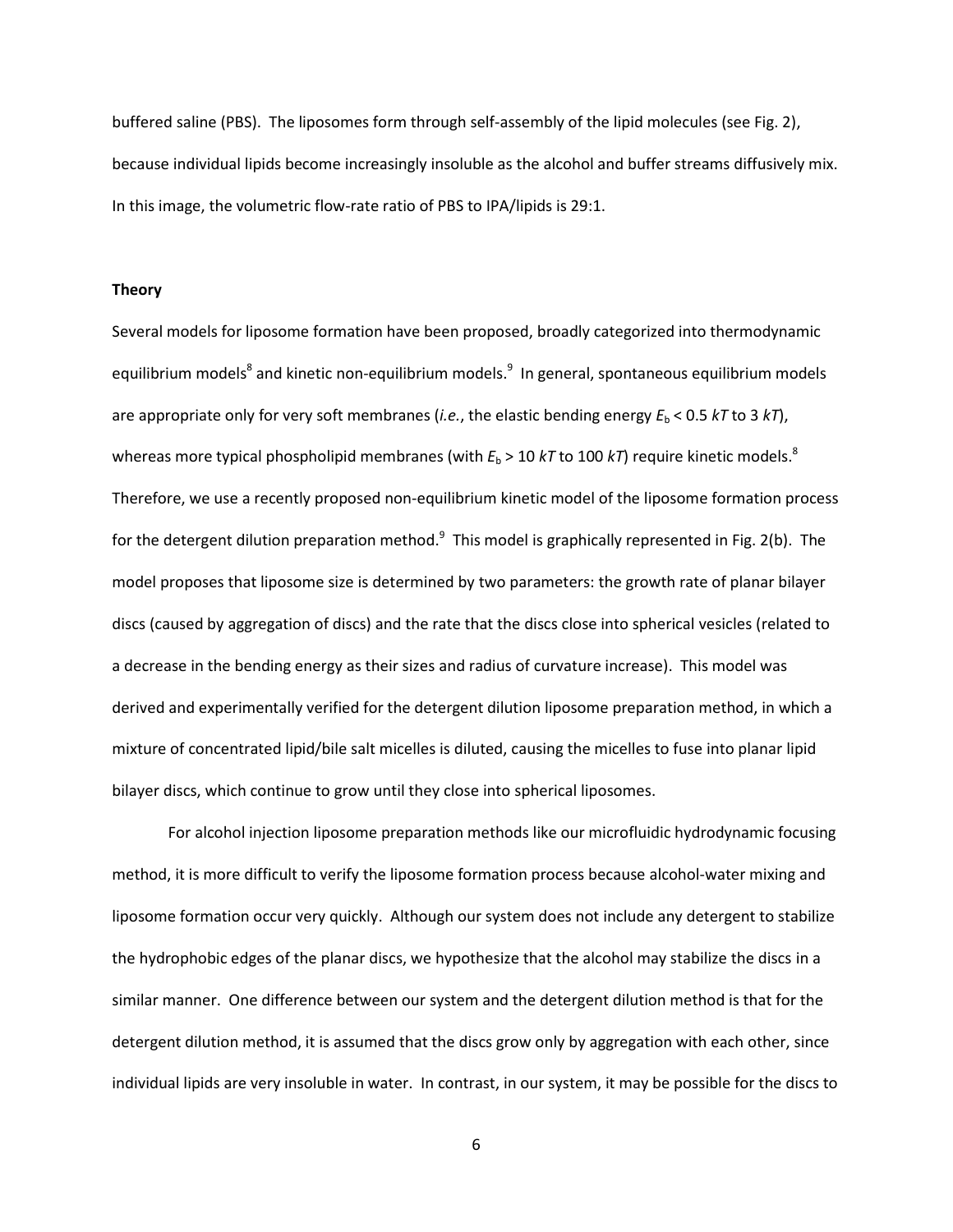grow both by aggregation with each other and with lipids solubilized in the alcohol/water mixture. However, it is expected that the kinetics of disc growth should depend on temperature in a similar way regardless of the mechanism of growth.



Fig. 2: (a) Structure of components of the liposome bilayer with their mol%. PC represents the phosphocholine lipids used in this work, where n = 3, 4, 5, and 6 for DLPC, DMPC, DPPC, and DSPC,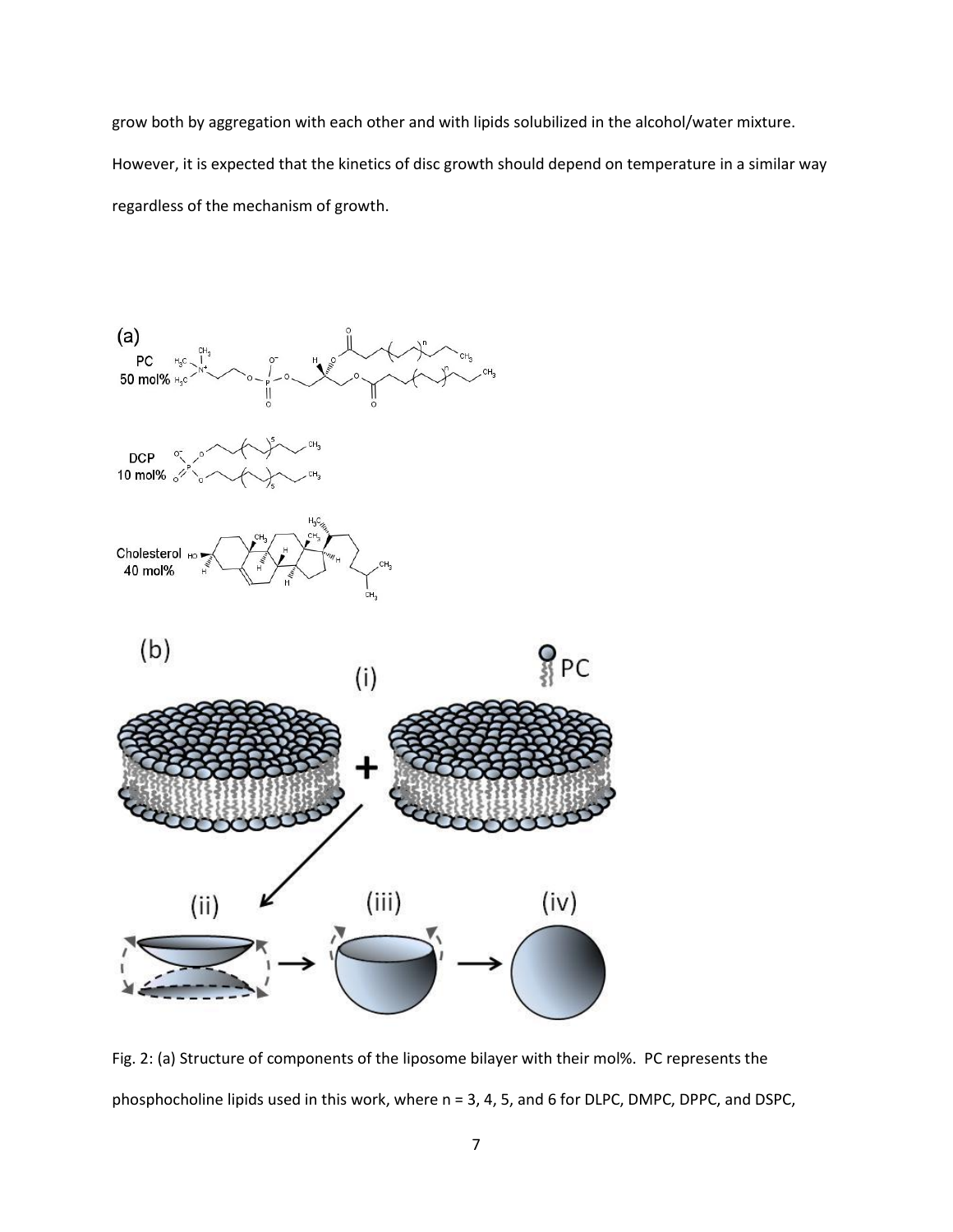respectively. DCP (dicetyl phosphate) gives liposomes a negative charge to minimize liposome aggregation. Cholesterol helps stabilize the bilayer. (b) Shows the hypothesized liposome formation mechanism, starting with the aggregation of bilayer planar discs (i), where the hydrophobic chains around the edges are stabilized by alcohol molecules (not shown). These discs grow by combining with each other or individual PC molecules until they are large enough and the alcohol is sufficiently depleted so that they begin to bend (ii) and eventually rapidly close (iii) into spherical bilayer vesicles called liposomes (iv). For graphical clarity, bilayers are depicted with only PC, but membranes in this work include a molar ratio of 5:4:1 of PC:Cholesterol:DCP.

The rate coefficient for the coalescence of lipid bilayer discs (*K*ij) can be expressed from the Smoluchowski equation as:<sup>9</sup>

$$
\boldsymbol{K}_{ij}(\mathbf{T}) = \left(\frac{\boldsymbol{D}_i(\mathbf{T}) + \boldsymbol{D}_j(\mathbf{T})}{\xi^2}\right) S_{ij} \xi e^{-E_{ij}/kT}
$$
\n(1)

where the term in parentheses is the attempt frequency for coalescence,  $D_i$  and  $D_j$  are the diffusion coefficients of the two aggregating species,  $\xi$  is the distance over which coalescence can happen,  $S_{ij}\xi$  is the reaction volume, and  $E_{ii}$  is the fusion potential. From the Stokes-Einstein relation,  $D(T)$  =  $k_B$ *T*/[6 $\pi$ *n*(*T*)*r*]. In all equations in this paper, terms highlighted in bold change with temperature.

The energy required to close the disc into a liposome (i.e., the "energy of curvature") depends on the difference between the line energy due to the exposed hydrophobic tails around the edge of the disc and the elastic energy needed to bend the disc into a vesicle. The characteristic closure time *τ<sub>c</sub>* for the disc to close into a vesicle decreases exponentially as the energy of curvature increases, as described by Eq. 2. $^9$ 

$$
\tau_c(T) = \tau_z(T) \exp\left[\frac{8\pi \tilde{\kappa}(T)}{kT} \left(1 - \frac{V_f(T)}{2}\right)^2\right]
$$
 (2)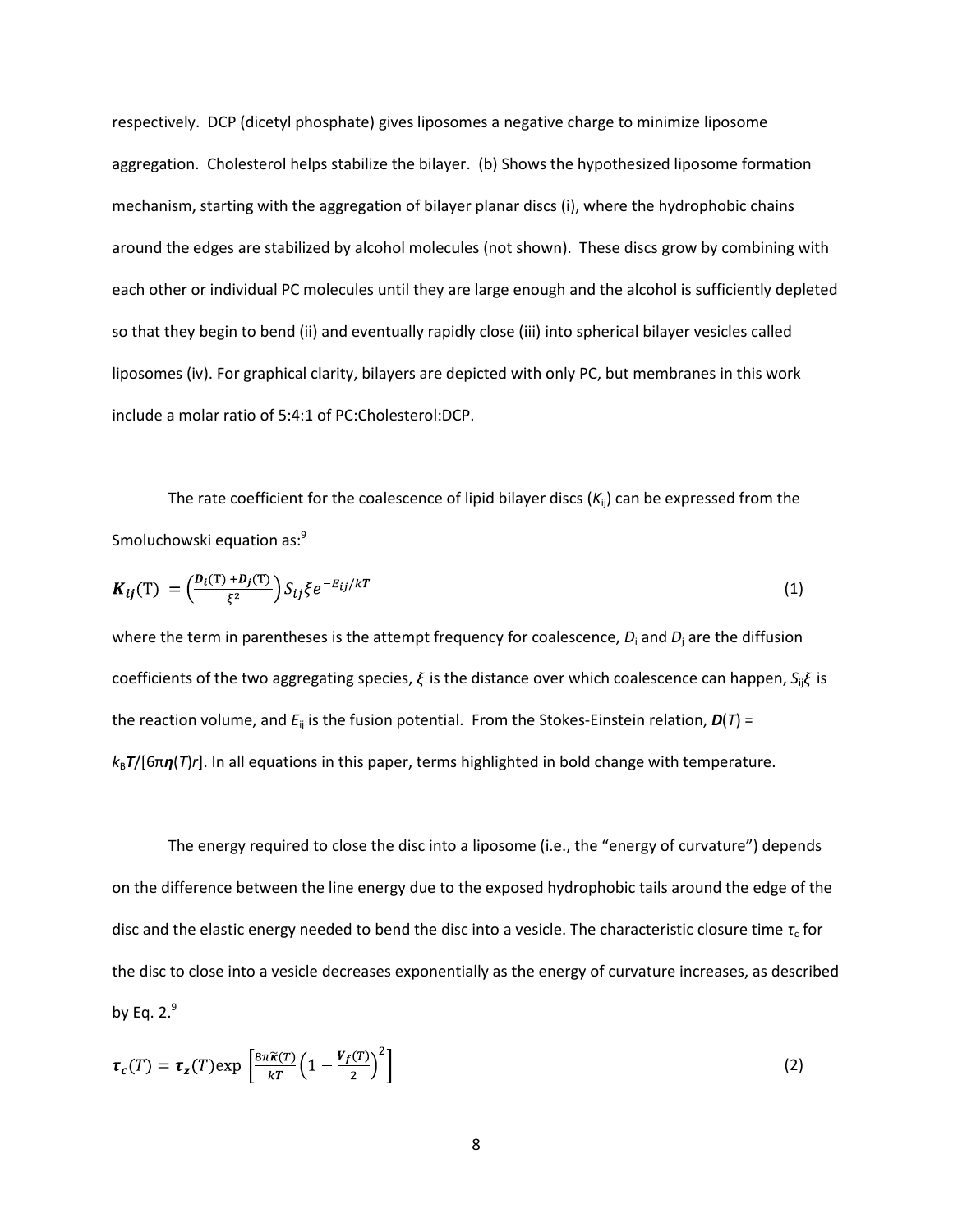where  $\widetilde{\kappa}$  is the effective bending elasticity modulus of the membrane, and  $\tau_z(T)$  = 6π $\eta(T)r^3/k_B T$  is related to the rotational relaxation time of a disc.  $V_f$  is the vesiculation index, which decreases with stabilization of the hydrophobic edges of the disc, and is defined as:  $V_f = V_0 \left[1 + \frac{kT}{a_b} \ln(1 - \varphi_r)\right]$ , where  $V_0 =$ r**Λ0**/(4 ) is the vesiculation factor without stabilization, **Λ<sup>0</sup>** is the line tension without stabilization, and *φ*<sup>r</sup> is the fraction of the edge of the disc covered by stabilizing molecules.  $\alpha_b = \Lambda_0 L a_D/A$  is the energy gain from stabilization by one molecule (*e.g*., isopropyl alcohol in our system), where L is the circumference of the rim of the bilayer disc, A is the surface area of the rim, and  $a<sub>D</sub>$  is the area covered by one stabilizing molecule. Although the prefactor **τ**<sub>z</sub> increases with *r*<sup>3</sup>, the exponential factor decreases with increasing *r* (due to increasing *V***f**), so that the closure time decreases exponentially with increasing radius.<sup>9</sup>

## *Effect of volumetric flow-rate ratio on liposome size*

For high buffer:alcohol volumetric flow-rate ratios (FRRs), the mixing rate of alcohol/lipids with buffer is increased in two ways. First, the mismatch in fluid velocities at high FRRs decreases the effective diffusion layer thicknesses between the solvents in the focusing region. In addition, higher FRRs decrease the width of the alcohol stream after it is focused, which also decreases the diffusion distances. Since mixing occurs very quickly at high FRRs, the alcohol concentration decreases rapidly (probably faster than the growth rate), leaving the lipid discs to grow with less stabilization from alcohol around the exposed hydrophobic edges. Because V<sub>f</sub> is larger for less stabilized discs, the closure time decreases, so that smaller liposomes are expected to be formed at high FRRs. Conversely, for lower FRRs, the alcohol is depleted more slowly, so that the bilayer discs have more time to grow while they are stabilized by the higher alcohol concentration, resulting in larger liposomes.

## *Effect of temperature on liposome size*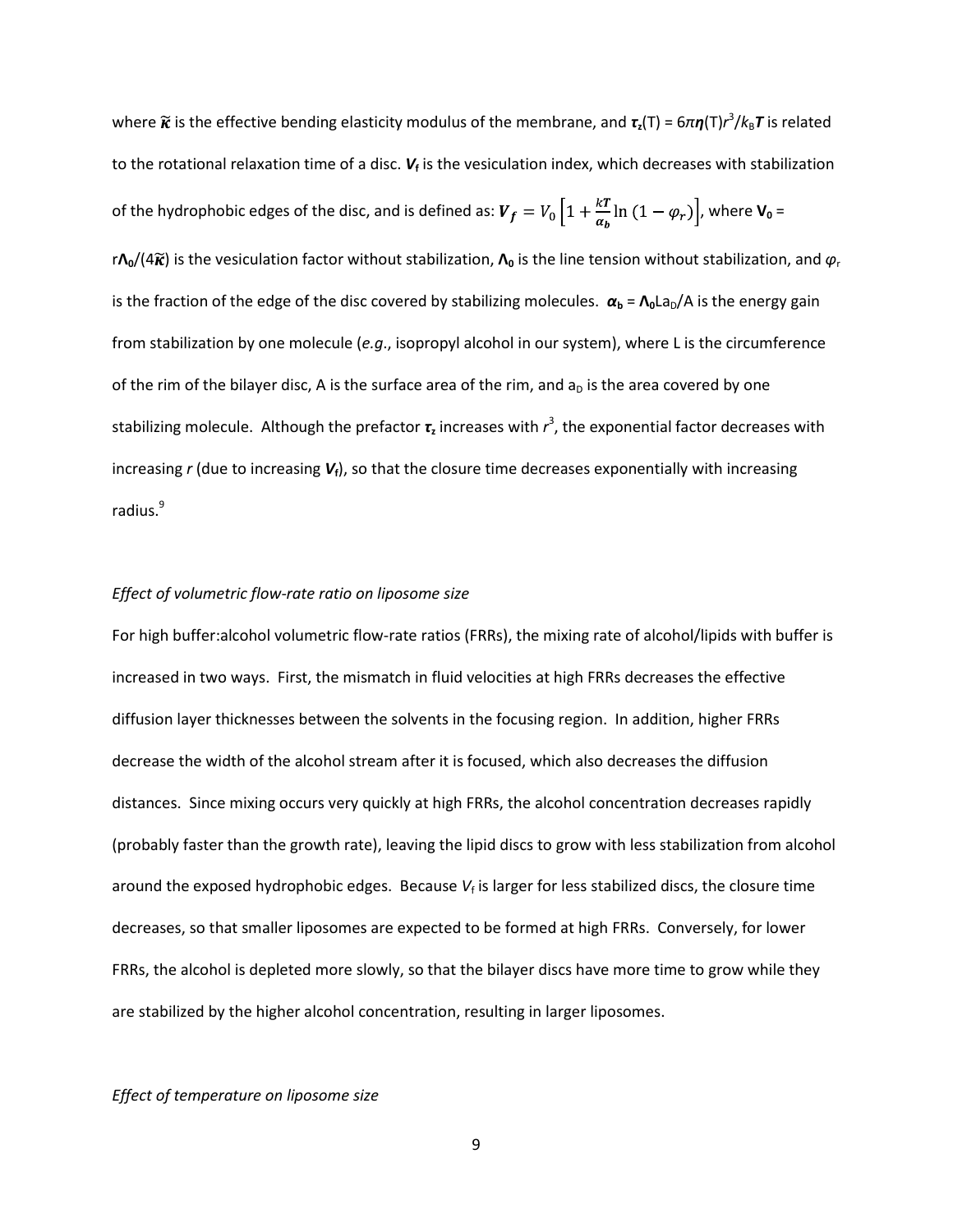The temperature affects the growth rate and closure time in multiple ways: (1) by changing the free energy  $k_B T$  and the diffusion coefficients, (2) by changing the viscosity, and (3) by changing the membrane elasticity at or below the transition temperature and by changing the line tension  $\Lambda_0$ . However, in our system, only the changes in membrane elasticity and line tension are expected to change liposome size significantly in most cases, as discussed below.

(1) In the equation for the closure time, the free energy  $k_B T$  is found in the denominators of both the prefactor and the exponential term, so that increasing temperature should decrease the closure times. For the growth rate, according to the Stokes-Einstein relation, the diffusion coefficients increase proportionally to the temperature, and the exponential term also increases with increasing temperature (for positive *E*ij). Therefore, the rate of growth of the lipid bilayer discs is expected to increase with temperature. These changes affect the liposome size in a counteracting manner, so the temperature is not expected to change the liposome size by a large amount due to free energy changes. The free energy may have some effect due to the differences in the exponential terms in the two equations as well as its influence on the vesiculation factor  $V_f$ , but these effects are expected to be much smaller than the effect of membrane elasticity described below.

(2) The viscosity of solutions are generally dependent on temperature.<sup>13</sup> However, any changes in viscosity are not expected to change the liposome size because increasing viscosity both proportionally decreases the growth rate (due to decreased diffusion coefficients) and proportionally increases closure time.

(3) The temperature is expected to affect the liposome size primarily due to its effect on the ratio of the bending elasticity modulus  $\tilde{\kappa}$  to the line tension  $\Lambda_0$ . The bending elasticity has been shown to be two to five times higher (i.e., much "stiffer") at or below the transition temperature of the lipids compared to above the transition temperature, as shown in Fig. 3. $^{17,20}$  Most published data for the dependence of elasticity on temperature is for membranes with pure phospholipid. For pure DPPC or DSPC, the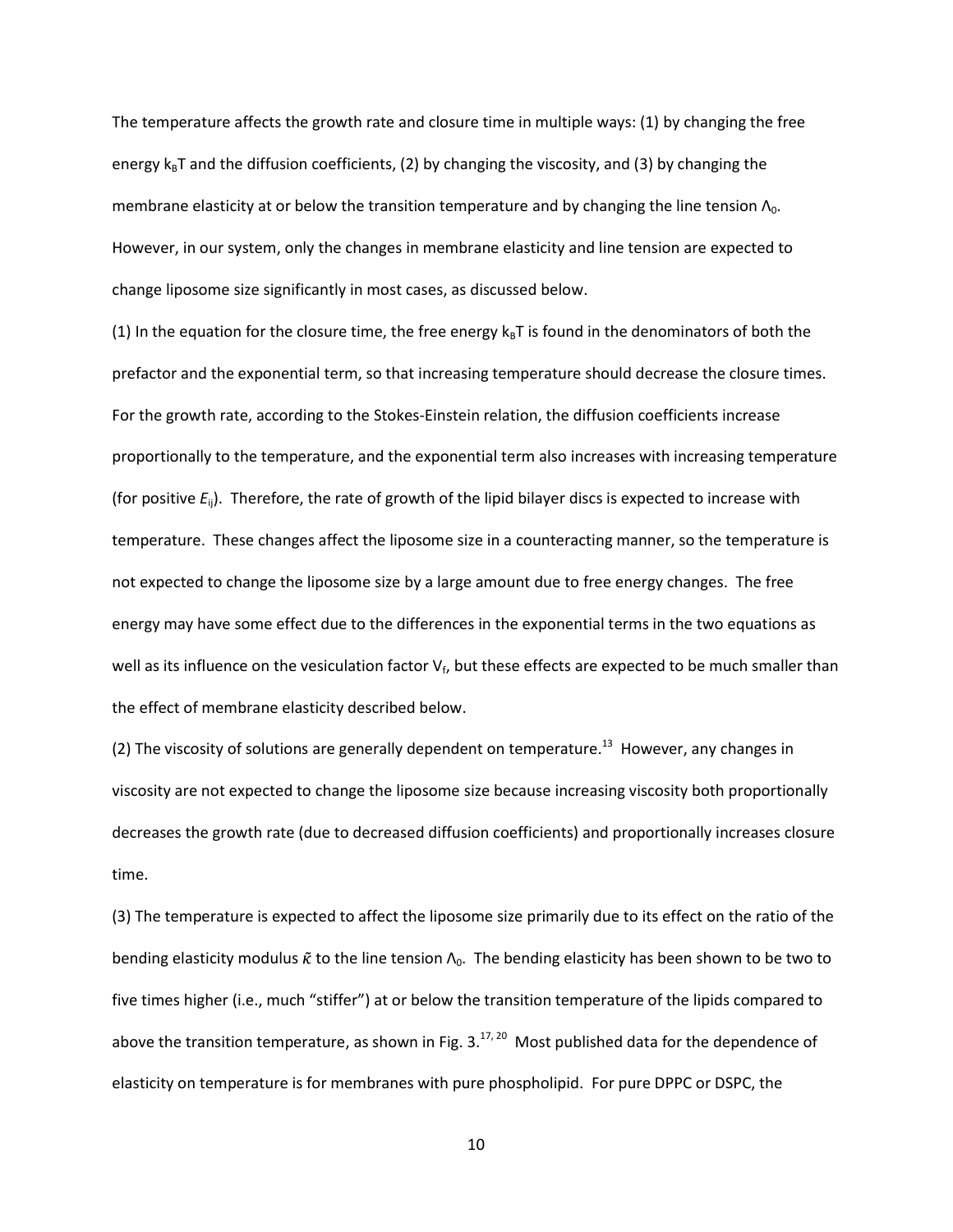elasticity continues to increase as the temperature decreases below the transition temperature. For pure DMPC, the elasticity was extremely high at the transition temperature, but unfortunately the elasticity was not measured below the transition temperature. Above the transition temperature, the elasticity changes only minimally for pure phospholipid and is similar for all the lipids, but it increases rapidly when approaching the transition temperature. In contrast, for 7:3 or 1:1 ratios of DMPC:cholesterol, the elasticity modulus becomes larger with increasing concentrations of cholesterol, and the elasticity modulus is still dependent on temperature even above the transition temperature. For membranes containing cholesterol (like those in this work), the elasticity changes with temperature more gradually, and the liposome sizes are expected to be larger even 10 °C to 15 °C above the transition temperature compared to far above the transition temperature.

Neither the line tension nor the elasticity modulus is known for the exact liposome compositions used in this work, and measurements of both variables change by factors of 2 to 10 depending on the measurement technique used. Line tension estimates vary experimentally from 5 pN to 30 pN (1.2 kT/nm to 7 kT/nm) and theoretically from 50 pN to 60 pN (12 kT/nm to 15 kT/nm).<sup>22</sup> The temperature dependence of the line tension has not been measured, but theoretically it is expected to decrease with increasing temperature since the entropy of most materials increases with temperature.<sup>23</sup> As seen in Fig. 3, membrane elasticity modulus measurements can vary by a factor of 3 depending on the measurement technique, and they change significantly depending on the concentration of cholesterol in the membrane.

It can be shown that the liposome radius should be approximately proportional to the ratio  $\tilde{\kappa}/\Lambda_0$  under certain conditions: 1) short closure times (i.e., fast mixing), 2) large elasticity modulus (i.e.,  $\tilde{\kappa}$  >>  $kT$ ), and 3) no stabilizing molecules (i.e., at the highest FRRs where IPA is depleted faster than the growth rate). Because liposome size depends on FRR (demonstrated in <sup>2-5</sup> and in this paper), closure time should be smaller than the mixing time, which even for the lowest FRR = 9:1 used in this paper is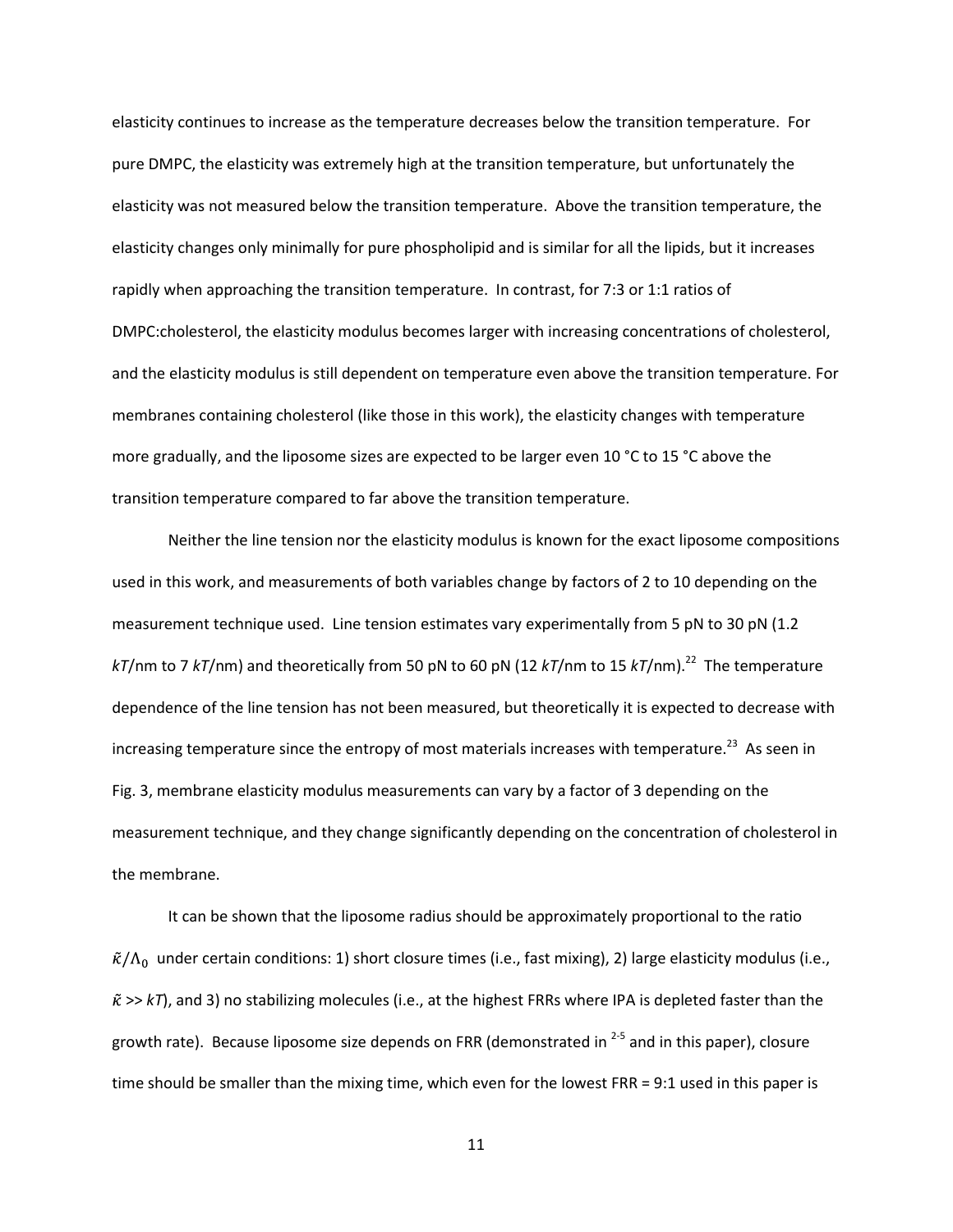less than w<sup>2</sup>/(2D)  $\approx$  (3.25 μm)<sup>2</sup>/(2\*10<sup>-5</sup> cm<sup>2</sup>/s) = 5 ms. The Zimm time τ<sub>z</sub> is on the order of 0.1 ms (e.g., for r = 30 nm), so with  $\tilde{\kappa}$  = 10 kT, V<sub>f</sub> = 1.7 from Eq. 2. Note that  $\tau_z$  and  $\tau_c$  only have a minimal effect on V<sub>f</sub>, and as  $\tilde{\kappa}$  increases above 10  $kT$ , V<sub>f</sub> will only increase slightly and never become larger than 2. Therefore, if  $\tilde{\kappa} > 10$  kT then  $V_f \approx 2$ , or:

$$
V_f = \frac{r\Lambda_0}{4\tilde{\kappa}} \left[ 1 + \frac{kT}{\alpha_b} \ln \left( 1 - \varphi_r \right) \right] \approx 2 \tag{3}
$$

For bilayer discs with edges stabilized by IPA, the *kT* factor in Eq. 3 will also cause the liposome size to change with temperature. If the mixing is faster than the growth rate of the bilayer discs, then the IPA molecules will be depleted so that they will have minimal effect on liposome size. If stabilizing IPA molecules can be neglected, Eq. 3 can be simplified to:

$$
V_f \approx V_0 = r \Lambda_0 / (4 \tilde{\kappa}) \approx 2 \tag{4}
$$

Eq. 4 is a simple equation from which the ratio of the line tension to the elasticity modulus can be estimated if the liposome radius is measured. For this work, we assume that the mixing is sufficiently fast at FRR = 49:1 to neglect stabilization by IPA, since this is the fastest mixing achievable in our microfluidic device (mixing time < 0.2 ms). Furthermore, the effect of stabilization by IPA molecules during slower mixing can be estimated by taking the ratio of the radius for slow mixing to the radius for fast mixing, which, from Eqs. 3 and 4, should be equal to  $\left[1+\frac{kT}{\alpha_h}\ln\left(1-\varphi_r\right)\right]$ .

Effects of the temperature on growth rate and closure rate related to variables apart from  $V_f$  are expected only minimally to impact the resulting liposome size. Since  $V_f$  was calculated to be 1.7 for liposomes with the smallest r and  $\tilde{\kappa}$  and formed at the smallest FRR, and  $V_f < 2$  in all cases, the approximations used in deriving Eqs. 3 and 4 should cause no greater than a 15% error in calculating V<sub>f</sub>. Therefore, in this work, Eqs. 3 and 4 are used instead of Eqs. 1 and 2, which contain additional terms that are not known for the membranes used in this work. By using Eq. 4. fast microfluidic mixing may provide an alternative technique for measure the ratio of elasticity modulus to line tension.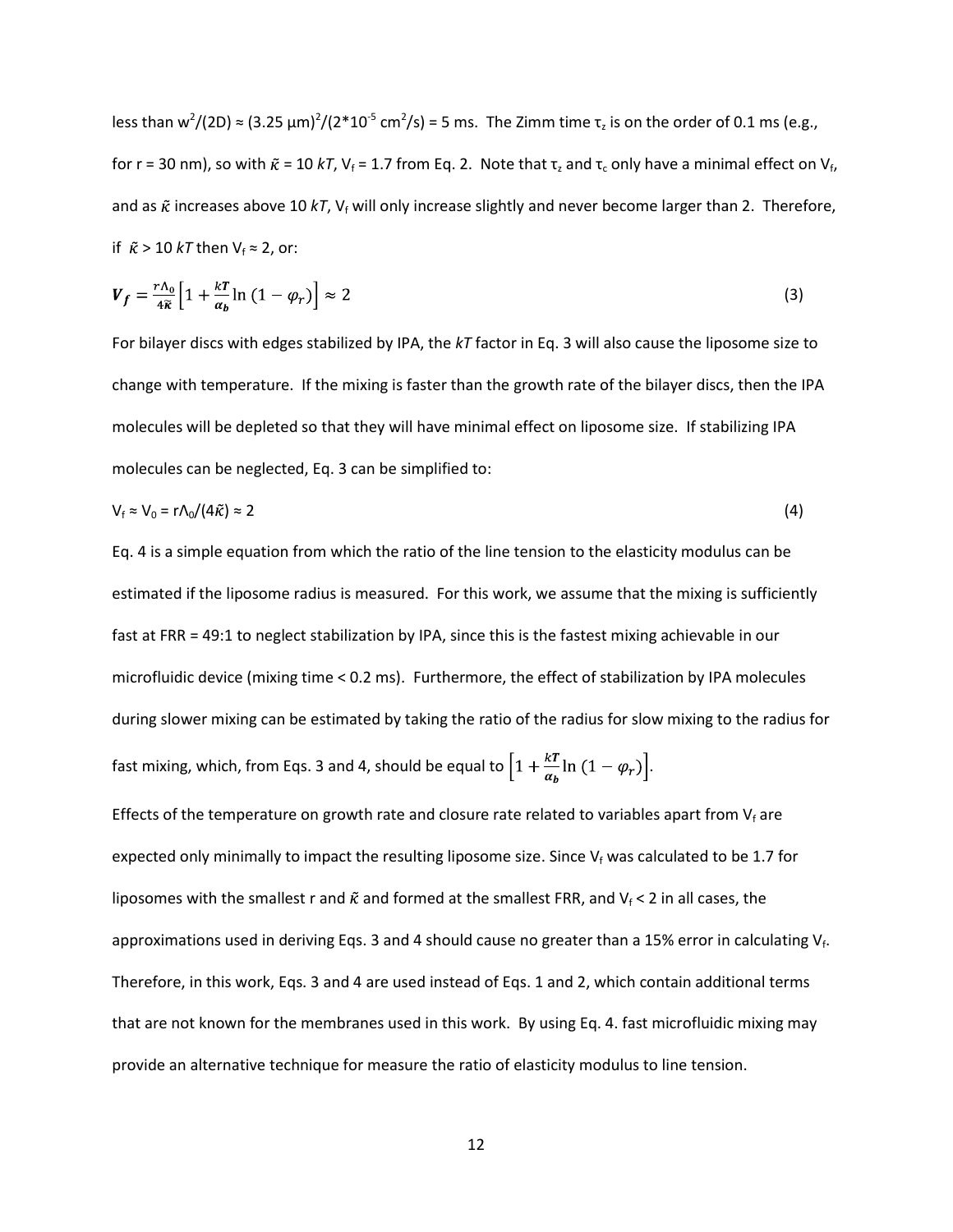

Fig. 3: Bending elasticity modulus of lipid bilayers composed of pure phospholipid or mixtures of phospholipid and cholesterol, from previously published works using neutron spin echo<sup>17</sup> (black points) or thermally excited shape fluctuations of giant unilamellar vesicles<sup>20</sup> (gray points). Vertical dotted lines denote the phase transition temperature  $(T_c)$  for membranes composed of pure DMPC, DPPC, or DSPC phospholipid. A higher elasticity modulus indicates a more rigid membrane. Elasticity moduli are relatively constant well above  $T_c$  and similar for all pure phospholipid membranes independent of the carbon chain length. Published elasticity temperature dependence data is more limited for membranes containing a high percentage of cholesterol like those in this work, but DMPC membranes containing 30 or 50 mol% cholesterol have elasticity moduli that still depend on temperature 10 °C to 20 °C above the transition temperature.

## **Materials/Methods<sup>24</sup>**

Phosphate buffered saline packets with pH 7.4 (PBS) were purchased from Sigma Aldrich. Isopropyl alcohol (IPA) was purchased from J.T. Baker, Inc. 1,2-dilauroyl-*sn*-glycero-3-phosphocholine (DLPC, 12:0 PC), 1,2-dimalitoyl-*sn*-glycero-3-phosphocholine (DMPC, 14:0 PC), 1,2-dipalmitoyl-*sn*-glycero-3 phosphocholine (DPPC, 16:0 PC), 1,2-distearoyl-*sn*-glycero-3-phosphocholine (DSPC, 18:0 PC), and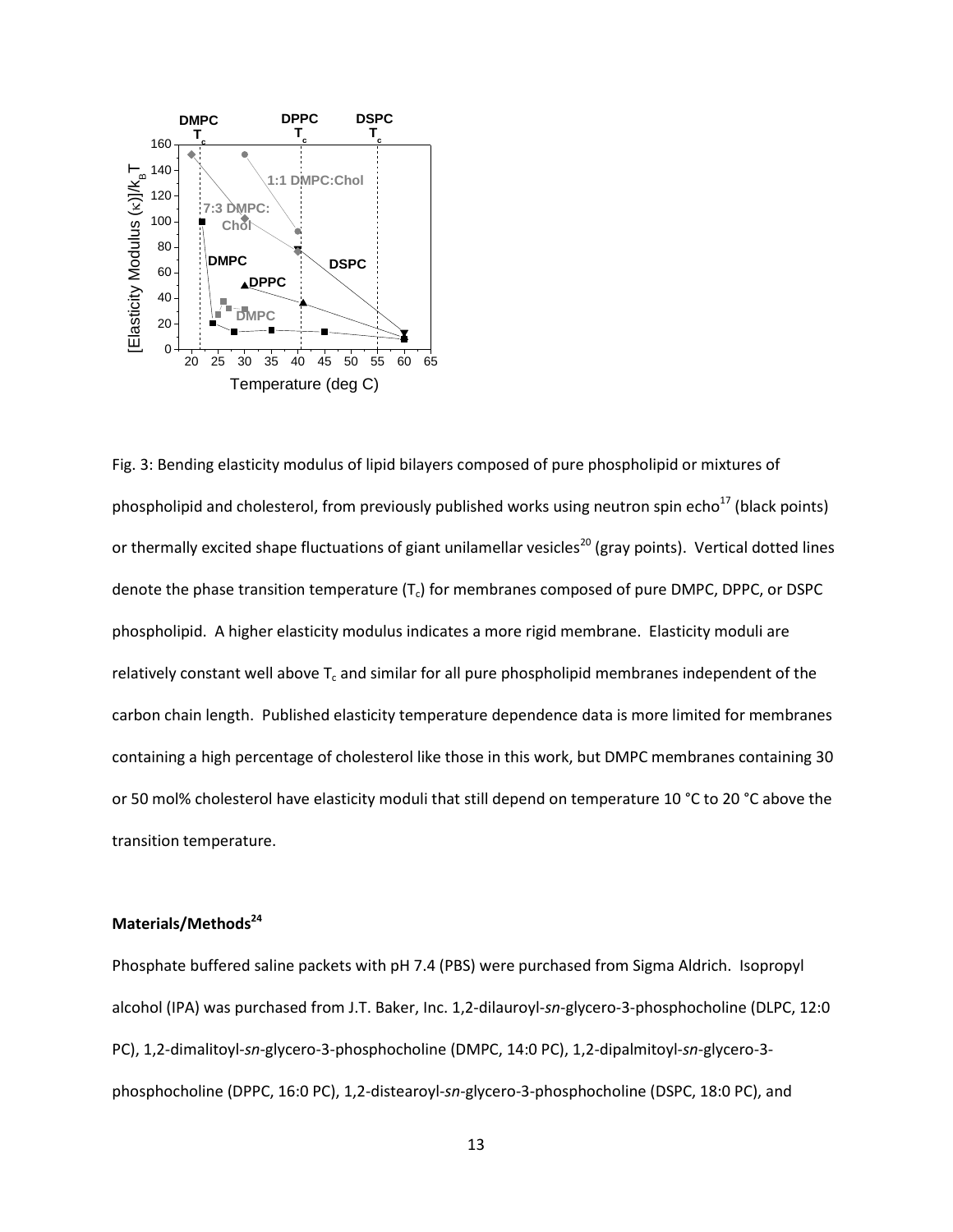cholesterol were obtained from Avanti Polar Lipids, and dicetyl phosphate (DCP) was obtained from MP Biomedicals. The 100 mm diameter silicon and borosilicate glass wafers were obtained from UniversityWafer.com.

To facilitate flow of fluid through the microfluidic device used to form the liposomes, one end of polypropylene tubing was glued to a magnetic connector with an O-ring between the magnet and the fluidic access port on the microfluidic device, as shown in Fig. 1(a) and as described recently.<sup>25</sup> The opposite terminus of the tubing was pressure fitted into a 0.2 µm filter attached to a syringe. Five of these syringes were placed in syringe pumps (Harvard Apparatus, Model 11 Pico Plus, Holliston, MA) that controlled the flow rates through the five channels shown in the left side of Fig. 1(b). The microfluidic channels were etched in a ~550 µm thick Si wafer using deep reactive ion etching to obtain a width of 65 µm and a depth of ~260 µm. The lengths of the five channels before the intersection were 20 mm and the length of the channel after the intersection was 40 mm. A 500 µm thick borosilicate glass wafer with  $\sim$ 1 mm diameter access holes drilled in it was anodically bonded to the Si wafer with the access holes aligned to the ends of the channels. The total volumetric flow rate was 200 µL/min, with buffer:IPA volumetric flow-rate ratios of 49:1, 29:1, 19:1, and 9:1. The IPA (dehydrated with 4 Å molecular sieves, 8 to 12 mesh, from Acros Organics) contained a 5:4:1 molar ratio mixture of PC:Cholesterol:DCP at a total concentration of 5 mmol/L. Buffer and IPA/lipid solutions were degassed by bath sonication at 45 °C to 50 °C before generating the liposomes. The size distributions of the liposomes were obtained using asymmetric flow field-flow fractionation with multi-angle laser light scattering (AFFFF-MALLS using DAWN EOS, Wyatt Technology, Santa Barbara, CA) as described previously.<sup>2-5</sup> Because relatively large liposomes (radius > 50 nm) were obtained in some samples in this work, the Berry plotting formalism was used to fit the angular static light scattering data and calculate the liposome radius.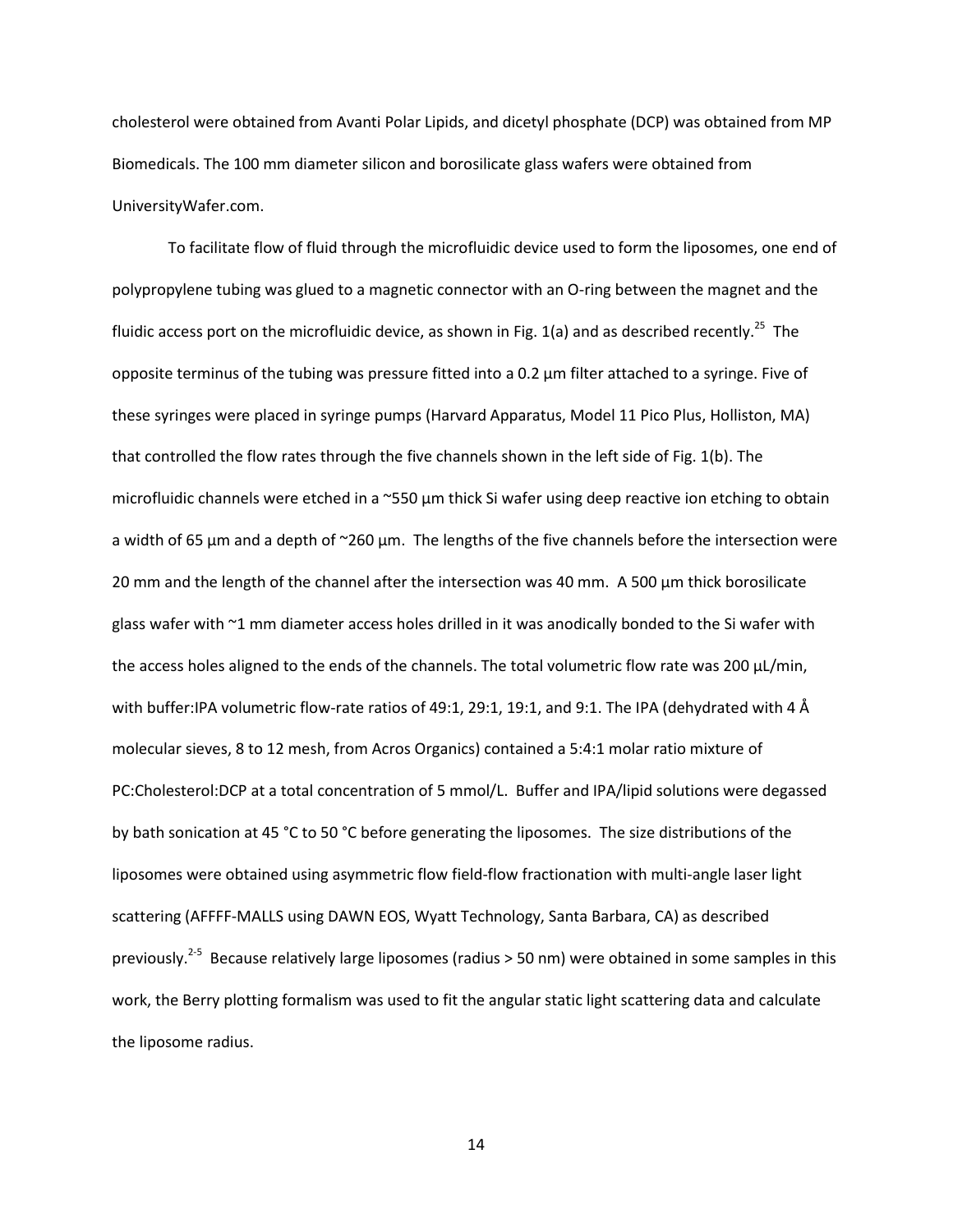The temperature of the device was controlled by placing the Si wafer on an aluminum block (see Fig. 1(a)), which had a hole drilled through it parallel to the microfluidic channels so that a water bath (NESLAB RTE-221, Newington, NH) could pump water through the block to regulate the temperature. Thermal contact between the Si wafer and the aluminum block was enhanced by a thin layer of "N grease" (Apiezon Products Ltd., England). Exposed areas of the top and bottom of the aluminum block were covered with ~5 mm-thick sheets of polymethylmethacrylate to reduce convective heat loss. The temperature of the fluids in the device was estimated by taking the average of the temperature of the water bath and the temperature at the top of the glass wafer, measured using a thermocouple and multimeter. The average of these two temperatures was used because this average was approximately the same (±1 °C) as the temperature of the aluminum block measured at any location below the channels without the Si wafer on the block. It is assumed that the thermal conductivity of the Si is sufficient that the temperature of the Si is the same as the aluminum. In addition, the temperatures of the fluids inside the channels are calculated approximately to reach equilibrium before the intersection of fluids at the flow rates used in this work, because (τ<sub>c</sub> ≈ 1 ms) << (τ<sub>f</sub> ≈ 200 ms), where τ<sub>c</sub> is the time constant of heat conduction and  $\tau_f$  is minimum amount of time the fluid in the center of the channel takes to travel from the channel entrance to the intersection of the channels.

The statistics package available with Origin was used to compare liposome sizes, by performing one-way analysis of variance (ANOVA) with the Tukey test to compare the individual means.

#### **Results/Discussion**

In this study, microfluidic hydrodynamic focusing was used to form liposomes, and the size distributions were determined, with examples shown in Fig. 4. To better understand the formation process, three parameters were varied: phospholipid acyl chain length, buffer-to-alcohol volumetric flow-rate ratio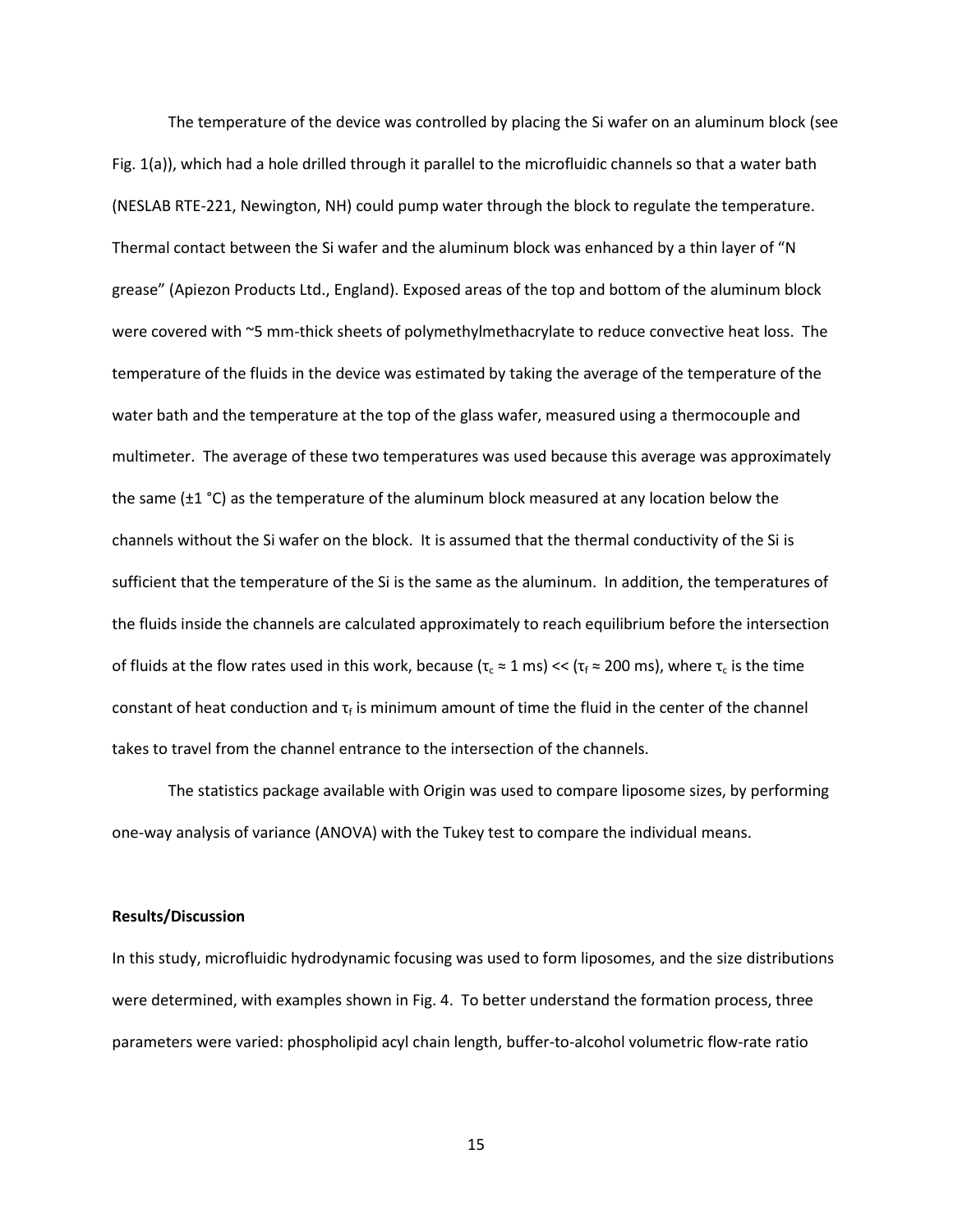(FRR), and formation temperature. The dependence of the median liposome radius and size polydispersity on these parameters is shown in Figs. 5 and 6 and discussed below.



Fig. 4: Example size distributions of 5:4:1 DPPC:Cholesterol:DCP liposomes formed at 47, 38, 29, and 21 °C using microfluidic hydrodynamic focusing with FRR = 29:1. Size distributions were determined using asymmetric flow field flow fractionation combined with multi-angle laser light scattering. The size distributions were normalized so that the area under each curve is equal to one.

## *Formation below the transition temperature (DPPC and DSPC)*

The long-chain phospholipids DPPC and DSPC have relatively high transition temperatures of 41 °C and 55 °C, respectively. Figs. 5c and 5d show that the liposomes are largest when formed far below the transition temperature and decrease in size as they are formed at temperatures closer to the transition temperature. If it is assumed that the standard deviations for DPPC and DSPC are the same as the corresponding flow rate ratios for DMPC, then the sizes of the liposomes formed at the lowest temperature are significantly (p<0.05) greater than those at the highest temperature for all flow rate ratios except for DSPC at 49:1. The larger liposomes at lower temperatures are most likely due to the much higher elasticity moduli of the membranes below the transition temperature, as discussed above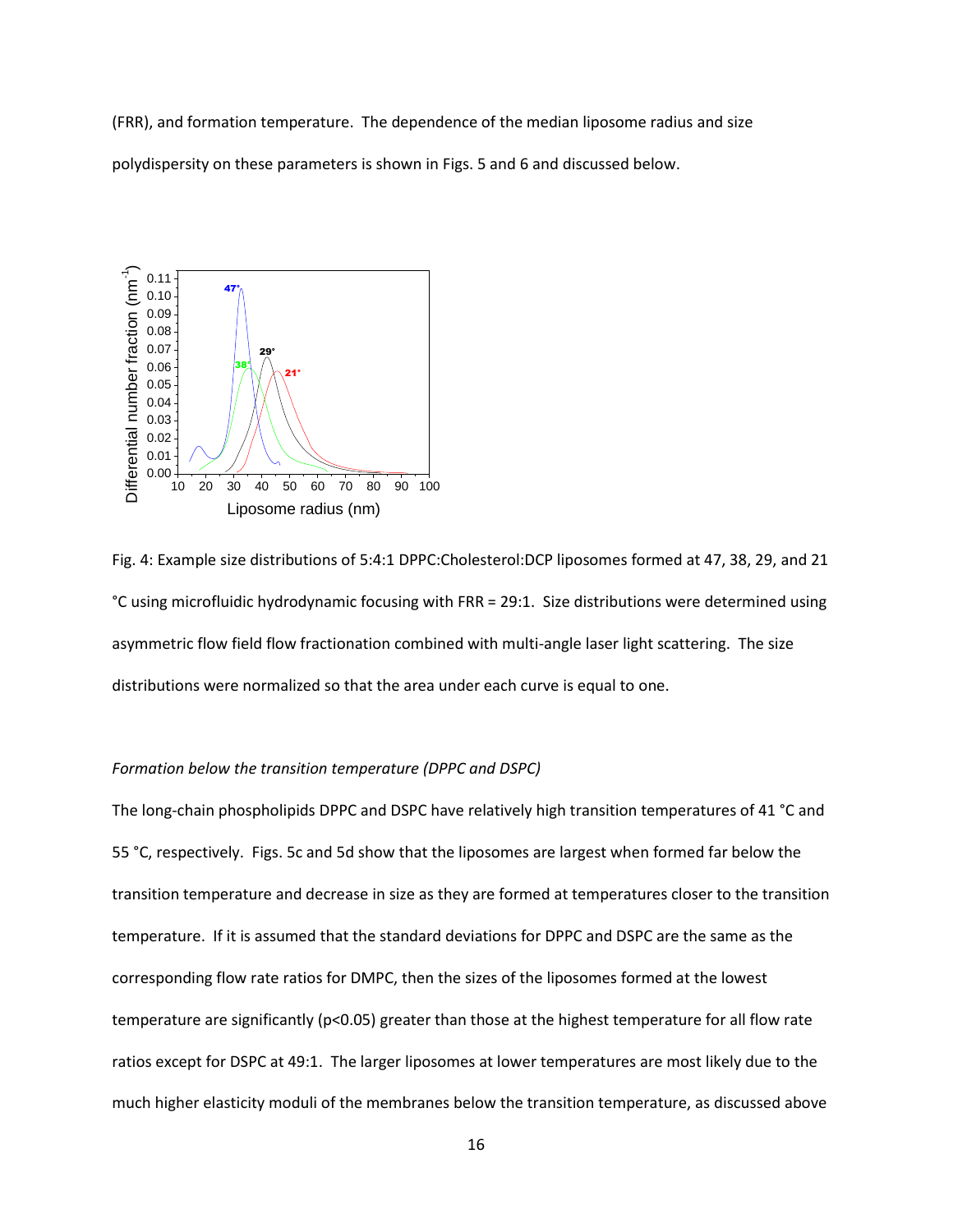in the theory section. If the liposomes are formed too far below the transition temperature (e.g.,  $\leq 10$  °C for DPPC or  $\leq 40$  °C for DSPC), then the alcohol stream in the focusing region is not stable and slowly grows over time. Very far below the transition temperature (e.g., at 10 °C for DPPC and 20 °C for DSPC), large visible aggregates begin to form around the alcohol/buffer interfaces in the focusing region. These aggregates at the top and bottom of the channel are likely the cause of the unstable focusing and result in larger and more polydisperse liposomes at lower FRRs, so that very cloudy solution are sometimes obtained at the channel outlet. However, smaller liposomes can be formed at higher flow-rate ratios even at low temperatures, although they are still larger than liposomes formed at the same flow rates at higher temperatures. Therefore, all liposome compositions tested in this paper could be formed into liposomes at or above room temperature for high flow-rate ratios, but liposomes from DSPC may be less reproducible at room temperature due to aggregation and flow fluctuations in the focusing region. The ratio of elasticity modulus to line tension can be estimated from the measurements made with FRR = 49:1. For DPPC, the ratio  $\tilde{\kappa}/\Lambda_0$  clearly decreases from 4.7 nm at 21 °C to 3.6 nm at 47 °C. For DSPC, since the radius does not vary significantly over the temperature range measured in this work, we use the mean radius of 31 nm to calculate  $\frac{\hat{r}}{\Lambda_0} \approx 3.9$  nm from Eq. 4. It is unclear why the radius of DSPC liposomes does not depend significantly on temperature for FRR = 49:1, whereas it does depend on temperature for lower FRRs. Further testing would need to be performed to explain this result, since measurements of elasticity modulus and line tension do not exist for the DSPC compositions and temperatures in this work. For DPPC, the effect of alcohol stabilization  $\left(\frac{kT}{a}\ln(1-\varphi_r)\right)$  can be calculated as  $0.09 \pm 0.05$ ,  $0.21 \pm 0.13$ , and  $1.2 \pm 0.4$  for FRR = 29:1, 19:1, and 9:1, respectively. The stabilization effect increases with decreasing FRR as expected since the mixing time increases with decreasing FRR.

#### *Formation above the transition temperature (DLPC)*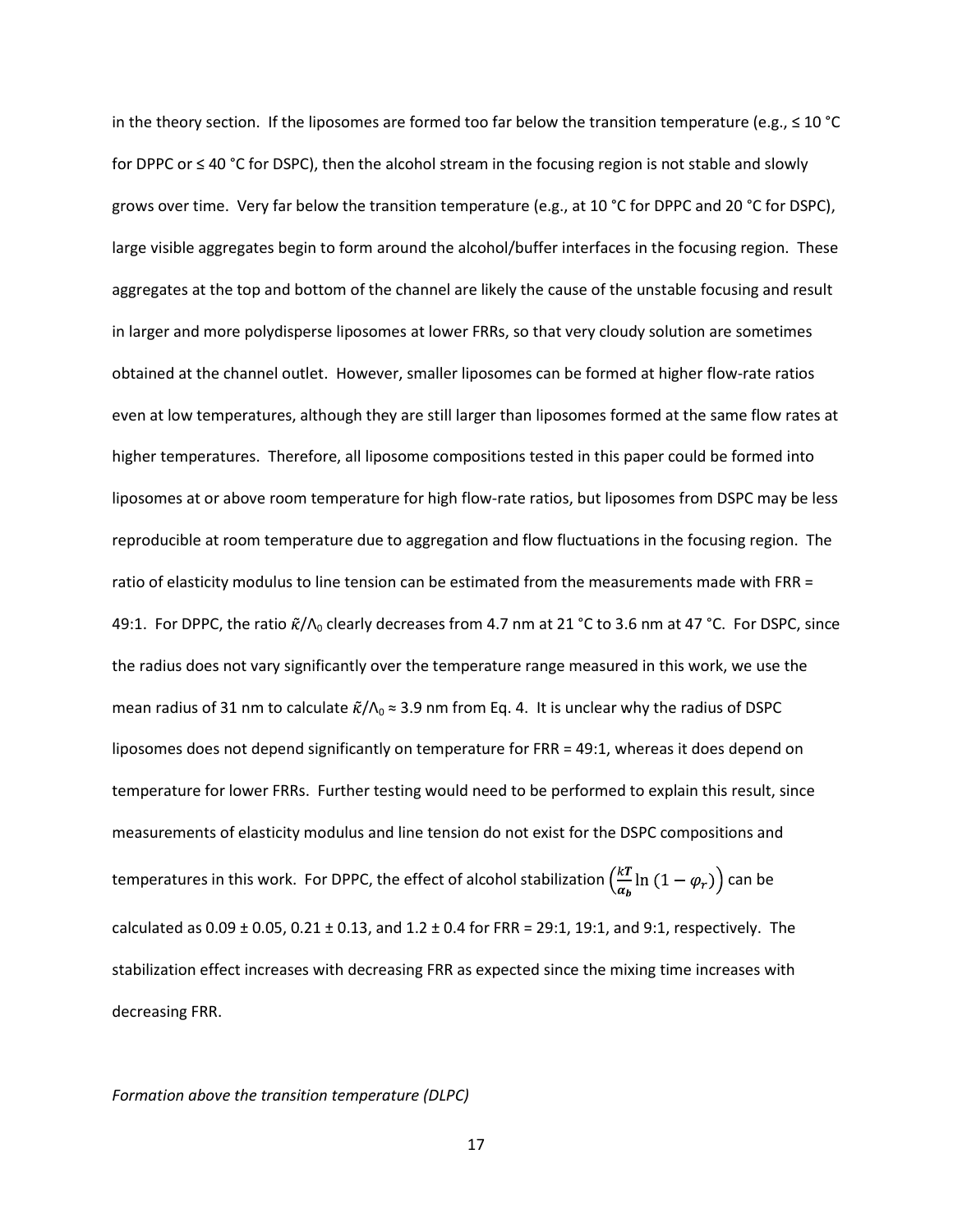The short-chain phospholipid DLPC has a relatively low transition temperature of -1 °C, so it was only possible to form these liposomes above the transition temperature. Fig. 5a shows that the liposome sizes are much less dependent on temperature far above the transition temperature, which is predicted theoretically above because the elasticity modulus is not as dependent on temperature far above the transition temperature. The trends of radius vs. temperature for FRRs of 29:1 and 49:1 are not significant ( $p > 0.05$ ), which is consistent with our theory. For FRRs of 9:1 and 19:1, as the temperature approaches the transition temperature, the sizes generally increase ( $p < 0.01$ ). This trend is most likely because cholesterol and DCP in the membrane cause the membrane elasticity to still be dependent on temperature above the pure DLPC transition temperature. The ratio of elasticity modulus to line tension can be estimated from the measurements made with FRR = 49:1. Since the radius does not vary significantly over the temperature range measured in this work, we use the mean radius of 34 nm to calculate  $\tilde{\kappa}/\Lambda_0 \approx 4.0 \pm 0.7$  nm from Eq. 4.

#### *Formation around the transition temperature (DMPC)*

The medium-chain phospholipid DMPC has a transition temperature of 23 °C, close to room temperature. Interestingly, for volumetric flow-rate ratios at or above 19:1, the largest liposomes are formed around 29 °C, with significantly smaller liposomes formed at most temperatures above or below 29 °C (statistical significance is marked by asterisks in Fig. 5b). From the elasticity moduli in Fig. 3 for membranes containing cholesterol, it is not surprising that smaller liposomes are formed at 37 °C, 42 °C, and 46 °C compared to 29 °C. However, it is unclear why smaller liposomes are also formed at 12 °C and 20 °C compared to 29 °C. Since membrane elasticity data has not been published for temperatures much below the transition temperature, it is unknown whether the elasticity might be smaller below the transition temperature. In addition, membrane elasticity data has not been published for the membrane composition of 5:4:1 DMPC:Cholesterol:DCP used in this work. It is also possible that the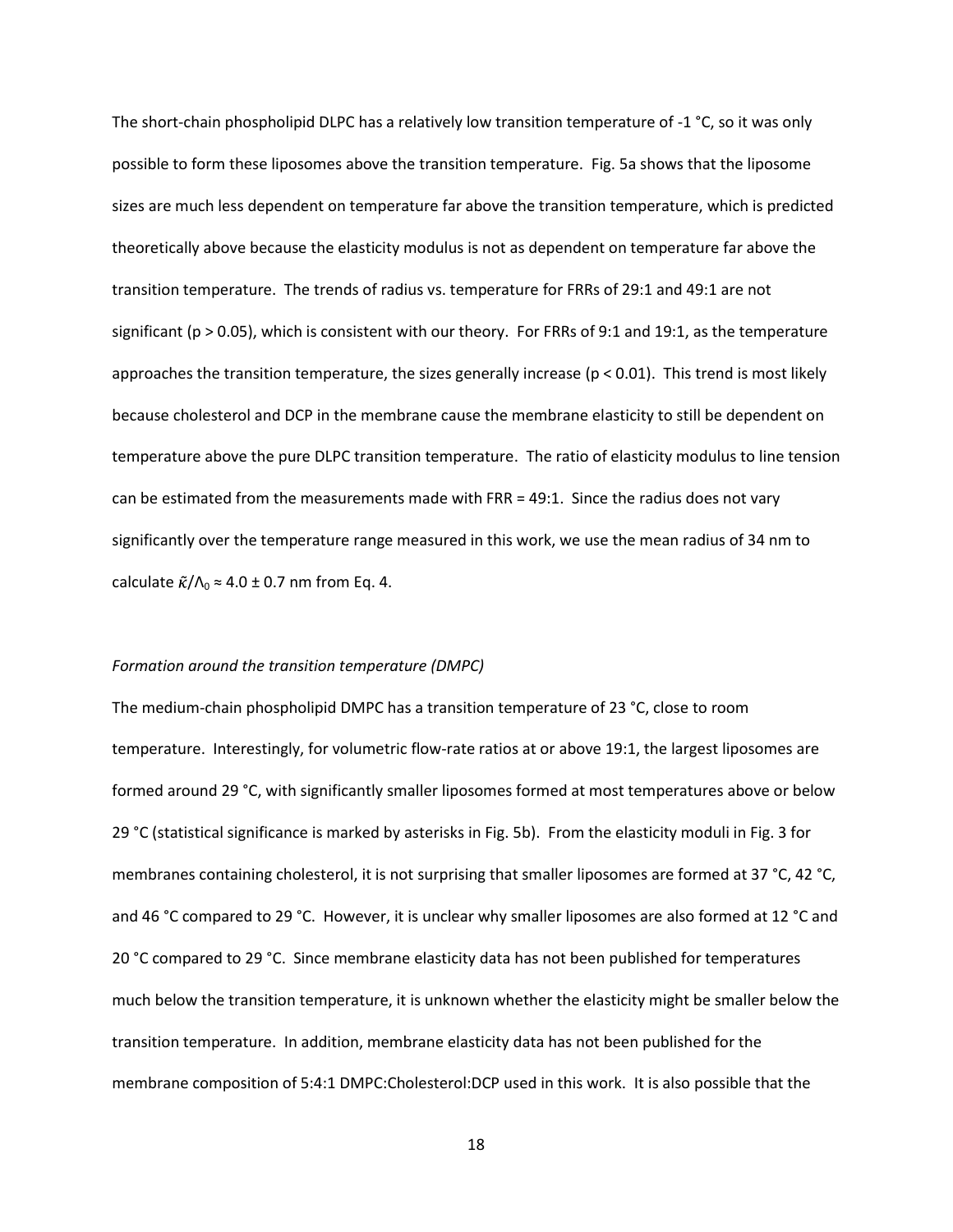decreased stability of mixed gel and liquid phase liposomes around the transition temperature may allow for liposome fusion or Ostwald ripening (i.e., free phospholipid molecules inserting into the bilayer) during the formation process at 29 °C, which is not included in our theory. The ratio of elasticity modulus to line tension can be estimated from the measurements made with FRR = 49:1. For example, the liposomes formed at 37 °C had a radius of ~30 nm, so  $\tilde{\kappa}/\Lambda_0 \approx 3.8 \pm 0.4$  nm from Eq. 4. For DMPC, the effect of alcohol stabilization  $\left(\frac{kT}{\alpha_h}\ln(1-\varphi_r)\right)$  can be calculated as 0.23 ± 0.05, 0.53 ± 0.14, and 1.3 ± 0.3 for FRR = 29:1, 19:1, and 9:1, respectively. Like for DPPC, the stabilization increases with decreasing FRR as expected as the mixing becomes slower. For FRR = 29:1 and 19:1, the stabilization effect is significantly larger than for DPPC (p < 0.01), meaning the value of  $\alpha_b = \Lambda_0 L a_D/A$  is larger for DMPC than DPPC, possibly due to differences in acyl chain lengths since the ratio L/A will be smaller for DMPC than for DPPC. The line tension  $\Lambda_0$  may also vary with acyl chain length.

#### *Polydispersity*

Polydispersity is a measure of the width of the size distribution compared to the median size, where a larger polydispersity indicates a less uniform size distribution. In this work, size fractionation connected to light scattering (AFFFF/MALLS) was used to measure the particle number size distributions, so that the actual size distributions could be measured without any assumptions about the form of the distribution (e.g., the log-normal distribution often assumed with dynamic light scattering). Therefore, polydispersity in this work is defined as  $(R_{75\%} - R_{25\%})/R_{50\%}$ , where x% of the total number of liposomes has a size below the radius  $R_{x_{0}}$ . In Fig. 6, it is clear that the polydispersity increases as the size increases, even though the equation for polydispersity includes the median radius in the denominator. This trend is independent of whether the change in size is due to the formation temperature or the flow-rate ratio, but the polydispersity is smaller for DPPC liposomes than for the other types of liposomes. It is not clear why DPPC liposomes would have a smaller polydispersity than the others since DSPC has a longer acyl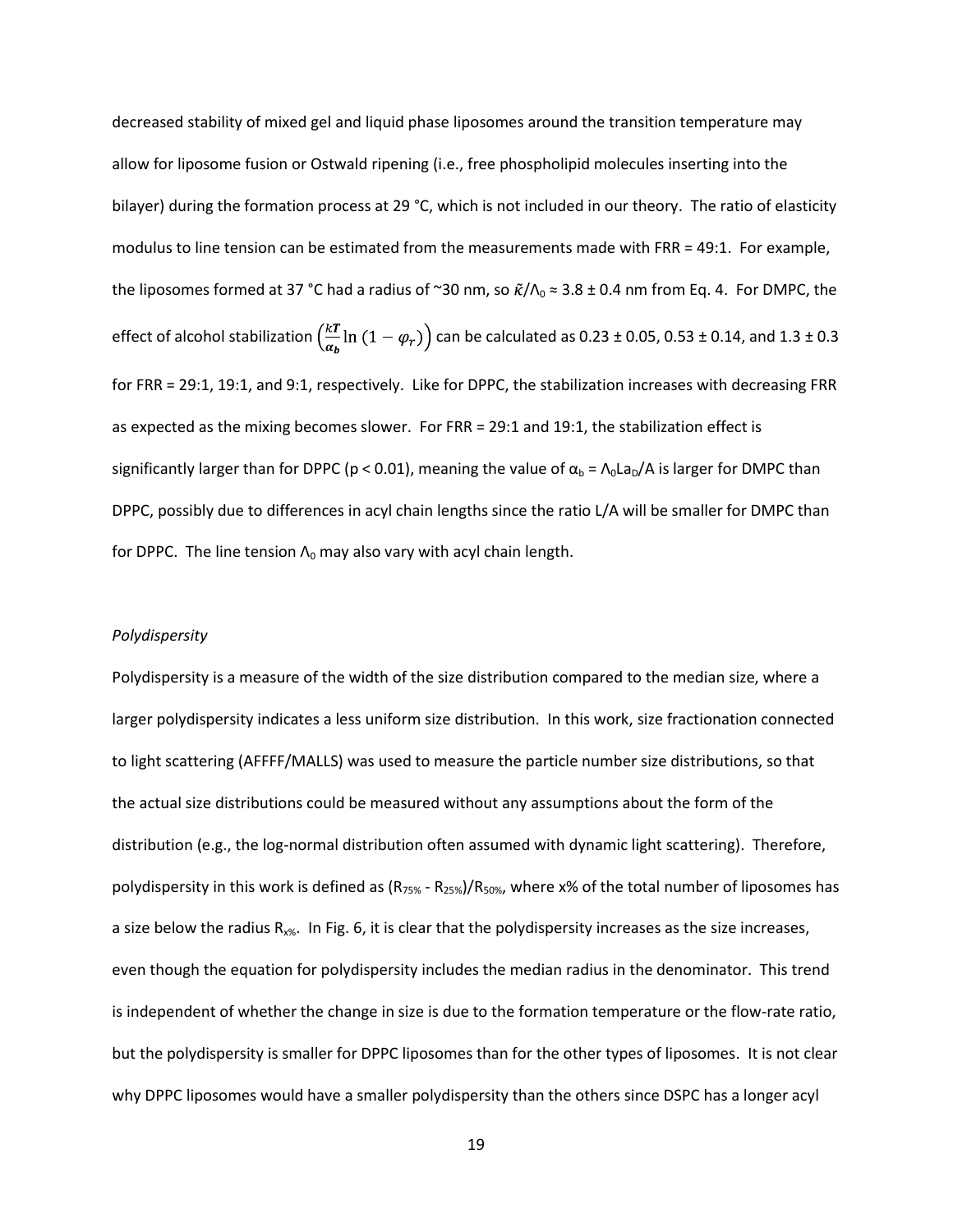chain length and DLPC and DMPC have shorter acyl chain lengths, but future work could focus on this difference.



Fig. 5: Median liposome radius vs. formation temperature in the microfluidic device at different volumetric flow-rate ratios (FRRs of 9:1 ( $\blacktriangledown$ ), 19:1 ( $\blacktriangleright$ ), 29:1 ( $\blacktriangleright$ ), and 49:1 ( $\blacktriangle$ )) of buffer to alcohol/lipids for (a) DLPC, (b) DMPC, (c) DPPC, and (d) DSPC. For DMPC, error bars indicate standard deviations (n = 2 to 5) and asterisks indicate that the radius is significantly different from the radius at the same FRR at 27°C ( \*\* for p < 0.01 and \* for p < 0.05). All other points are from one or two measurements each. The vertical lines indicate the phase transition temperature  $(T_c)$  for pure phospholipid bilayers (note that the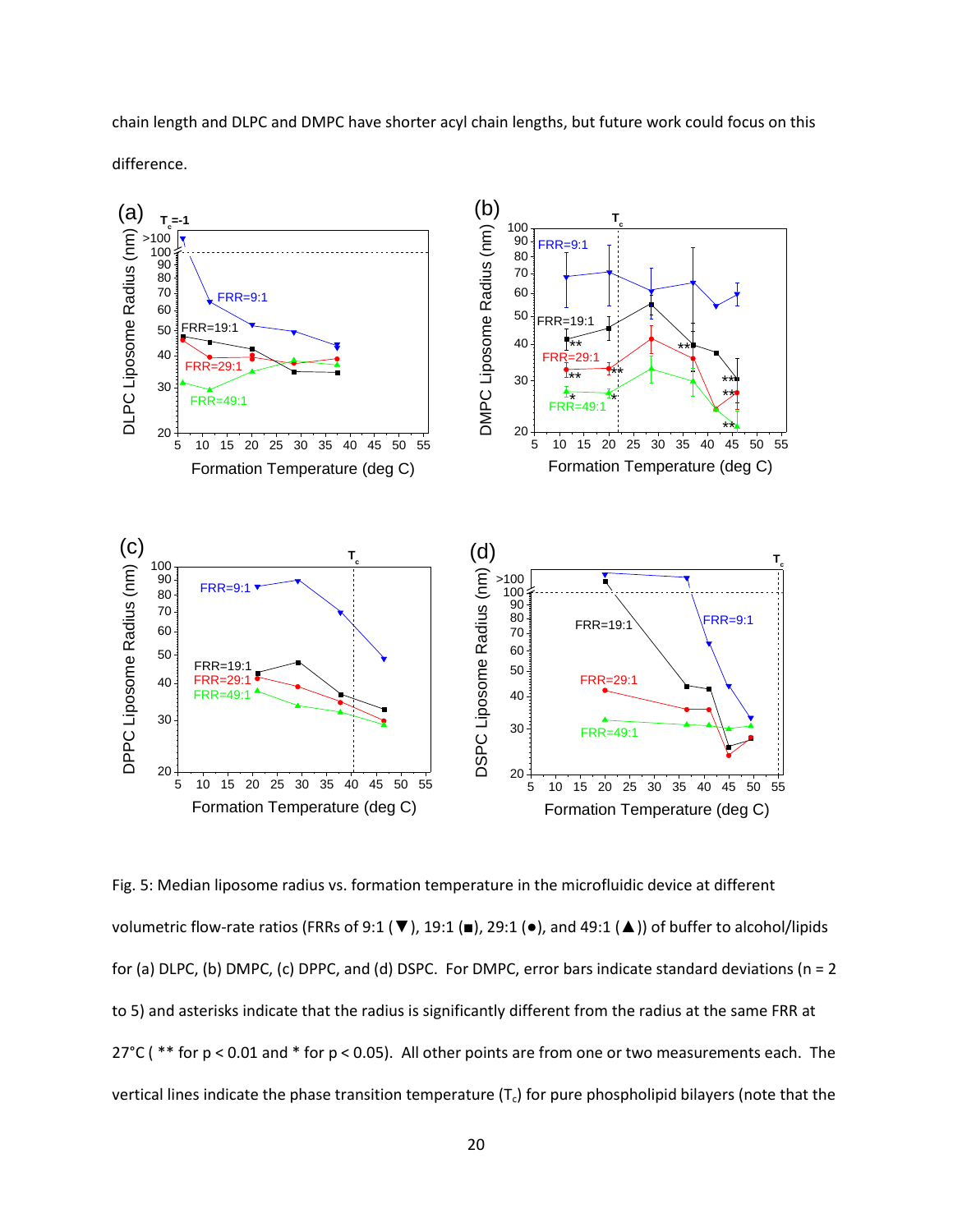transition temperature for DLPC is -1°C). All radius data is for liposomes containing 5:4:1 molar ratios of PC:Cholesterol:DCP. Note that it was not possible to quantify experimentally median radii above 100 nm using FFF-MALLS, so these data are separated from the others by a horizontal dotted line. These plots demonstrate that liposome size generally increases with the elasticity modulus and does not change significantly far above the transition temperature where the elasticity changes less.



Fig. 6: Size polydispersity vs. median radius for DLPC (■), DMPC (●), DPPC (▲), and DSPC (▼) liposomes formed at all temperatures and flow-rate ratios (i.e., for all data in Fig. 5). The measure of polydispersity used here is the width of the region of the size distribution containing middle 50% of the liposomes, divided by the median radius. The polydispersity generally increases with increasing liposome size, independent of whether the increasing size is due to the formation temperature or the volumetric flowrate ratio. DPPC liposomes tend to be more uniform in size compared to the other types of liposomes. Lines are fit to points from each liposome composition, with a significant trend ( $p < 0.01$ ) in all cases.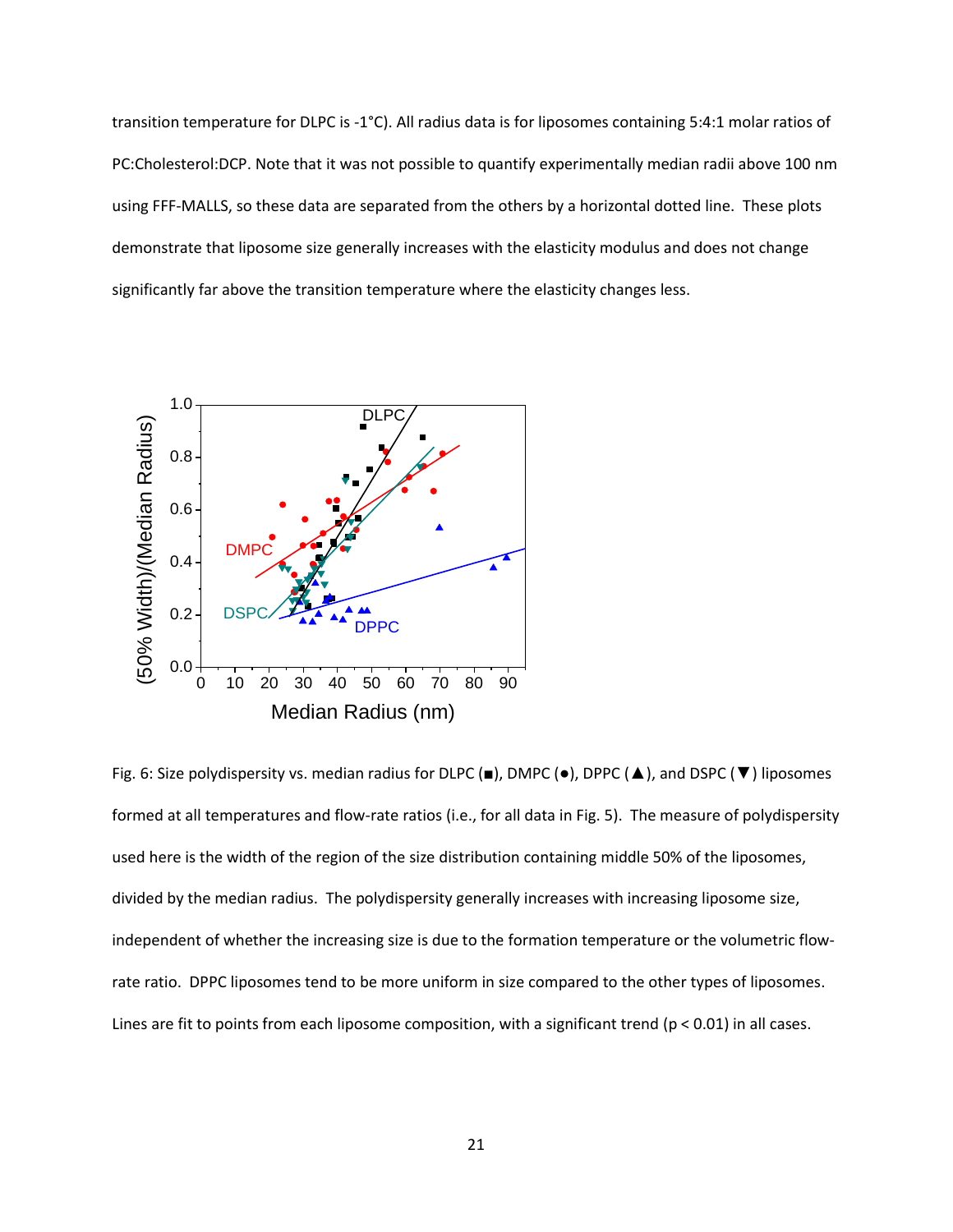#### **Conclusions**

Temperature has an important influence on the formation of liposomes when produced by microfluidic hydrodynamic focusing of an alcohol/lipid stream. Most liposome formulations qualitatively follow the kinetic theory of liposome formation, in which the liposome size is most influenced by the effect of formation temperature on the line tension and the elasticity modulus of the lipid bilayer at and below the gel-to-liquid crystal phase transition temperature. Due to the "stiffer" membrane below the transition temperature, the planar bilayer discs grow to a larger size before it is energetically favorable to bend and close into a spherical liposome. Although the phase transition is more gradual for the liposomes containing cholesterol used in this work, most compositions still follow this general trend. If the formation temperature is too far below the transition temperature, very large visible lipid aggregates are formed in the focusing region inside the channel at low volumetric flow-rate ratios, often resulting in very cloudy solutions. However, at higher flow-rate ratios it is still possible to form mediumsized liposomes (i.e., radius < 50 nm) below the transition temperature for the liposome compositions used in this work. Liposomes formed from DMPC, cholesterol, and DCP below the transition temperature are an exception to the general rule, but further work measuring the elasticity modulus of these membranes below the transition temperature may help to explain the results. In general, polydispersity depends on the median liposome size, with liposomes becoming more polydisperse as their median size increases, independent of whether the change in size is due to formation temperature or flow-rate ratio. Due to the large difference between the formation processes of liposomes in miscible solvents vs. microbubbles or microdroplets in immiscible solvents, temperature has opposite effects on the liposome and droplet/bubble sizes in these two systems, with the effects of membrane elasticity and line tension dominating during liposome formation and the effect of viscosity dominating during microbubble and microdroplet formation. This work supports the hypothesis that the kinetic liposome formation theory developed previously for detergent dilution liposome formation methods can also be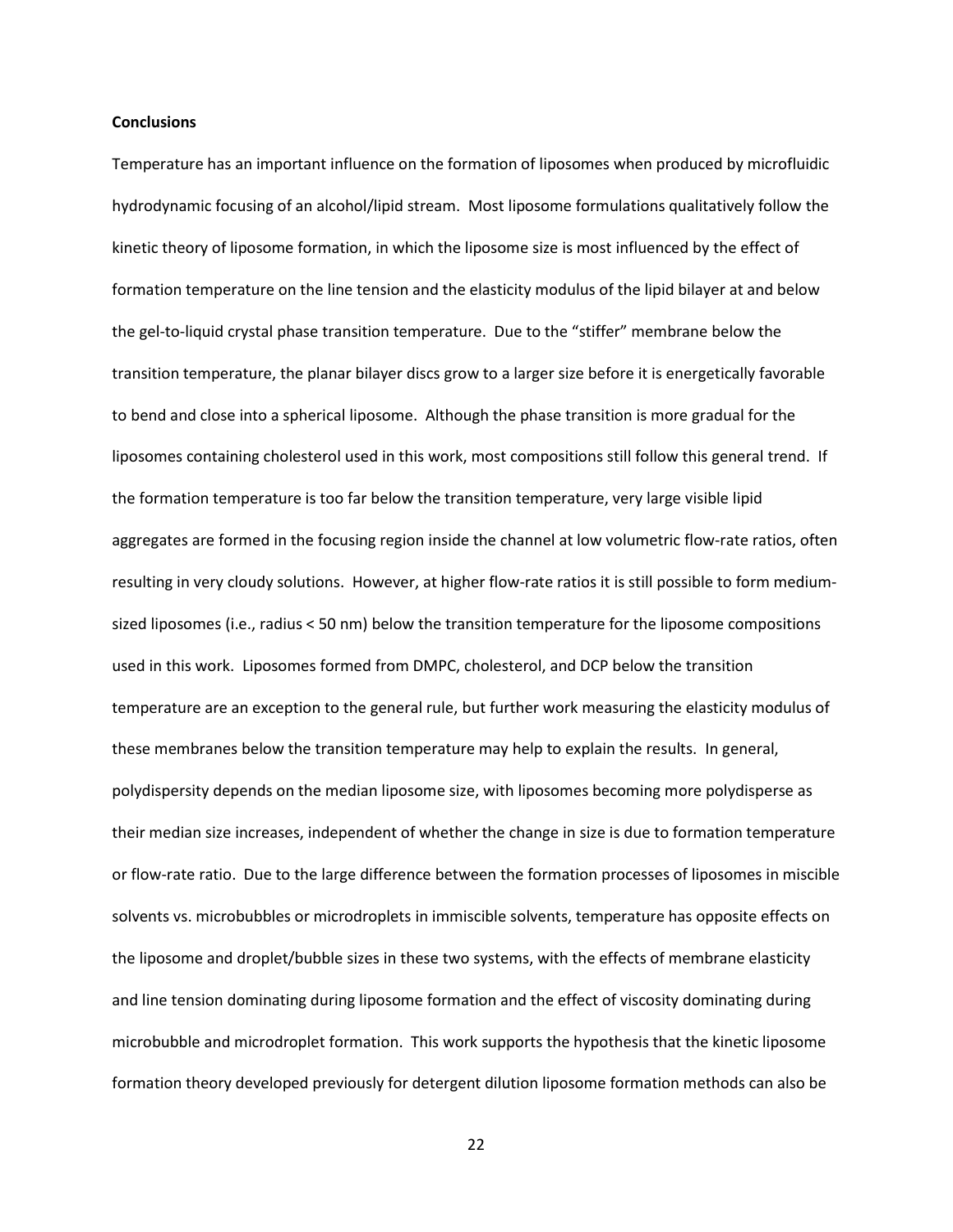used to explain liposome sizes obtained in alcohol injection methods such as microfluidic hydrodynamic focusing. In fact, for microfluidic liposome synthesis, the theory can be simplified to show that the liposome radius is approximately proportional the ratio of the elasticity modulus to the line tension of the edges of the bilayer disc. In addition, the theory can be used to approximate the effect of stabilizing molecules (e.g., IPA) on liposome size. Therefore, this theory may be able to be used for the rational design of future microfluidic vesicle synthesis applications. Finally, this work shows that the transition temperature should be taken into account when forming liposomes in microfluidics, especially when forming them far below the lipids' transition temperature.

#### **Acknowledgments**

JMZ acknowledges a postdoctoral fellowship from the National Research Council and helpful discussions with Andreas Jahn. Research performed in part at the NIST Center for Nanoscale Science and Technology. Official contribution of the National Institute of Standards and Technology; not subject to copyright in the United States.

#### **References**

- 1. G. Gregoriadis, Informa Healthcare, 2007.
- 2. A. Jahn, W. N. Vreeland, M. Gaitan and L. E. Locascio, *Journal of the American Chemical Society*, 2004, **126**, 2674-2675.
- 3. A. Jahn, W. N. Vreeland, D. L. DeVoe, L. E. Locascio and M. Gaitan, *Langmuir*, 2007, **23**, 6289- 6293.
- 4. A. Jahn, J. E. Reiner, W. N. Vreeland, D. L. DeVoe, L. E. Locascio and M. Gaitan, *Journal of Nanoparticle Research*, 2008, **10**, 925-934.
- 5. A. Jahn, S. M. Stavis, J. S. Hong, W. N. Vreeland, D. L. DeVoe and M. Gaitan, 2009, submitted.
- 6. R. Karnik, F. Gu, P. Basto, C. Cannizzaro, L. Dean, W. Kyei-Manu, R. Langer and O. C. Farokhzad, *Nano Letters*, 2008, **8**, 2906-2912.
- 7. D. D. Lasic, *Biochemical Journal*, 1988, **256**, 1-11.
- 8. D. D. Lasic, R. Joannic, B. C. Keller, P. M. Frederik and L. Auvray, *Advances in Colloid and Interface Science*, 2001, **89**, 337-349.
- 9. J. Leng, S. U. Egelhaaf and M. E. Cates, *Biophysical Journal*, 2003, **85**, 1624-1646.
- 10. R. C. Hayward, A. S. Utada, N. Dan and D. A. Weitz, *Langmuir*, 2006, **22**, 4457-4461.